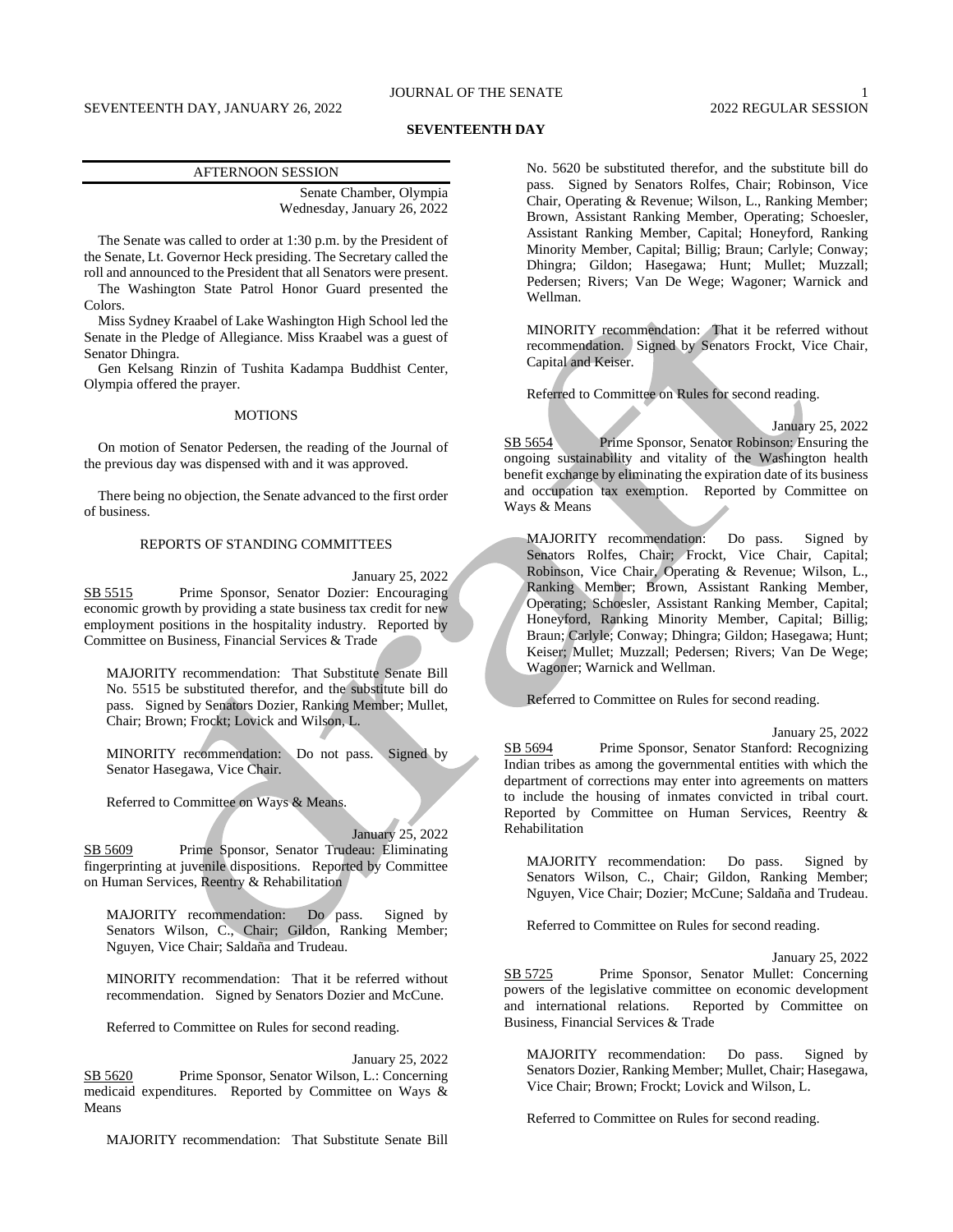January 25, 2022

SB 5728 Prime Sponsor, Senator Holy: Concerning the state's portion of civil asset forfeiture collections. Reported by Committee on Ways & Means

MAJORITY recommendation: That Substitute Senate Bill No. 5728 be substituted therefor, and the substitute bill do pass. Signed by Senators Rolfes, Chair; Frockt, Vice Chair, Capital; Robinson, Vice Chair, Operating & Revenue; Wilson, L., Ranking Member; Brown, Assistant Ranking Member, Operating; Schoesler, Assistant Ranking Member, Capital; Honeyford, Ranking Minority Member, Capital; Billig; Braun; Carlyle; Conway; Dhingra; Gildon; Hasegawa; Hunt; Keiser; Mullet; Muzzall; Pedersen; Rivers; Van De Wege; Wagoner; Warnick and Wellman.

Referred to Committee on Rules for second reading.

January 25, 2022

SB 5729 Prime Sponsor, Senator Nguyen: Creating a good cause exception to administrative hearing deadlines for applicants or recipients of certain public assistance benefits. Reported by Committee on Human Services, Reentry & Rehabilitation

MAJORITY recommendation: That Substitute Senate Bill No. 5729 be substituted therefor, and the substitute bill do pass. Signed by Senators Wilson, C., Chair; Gildon, Ranking Member; Nguyen, Vice Chair; Dozier; McCune; Saldaña and Trudeau.

Referred to Committee on Rules for second reading.

January 25, 2022

SB 5745 Prime Sponsor, Senator Liias: Increasing the personal needs allowance for persons receiving state financed care. Reported by Committee on Human Services, Reentry & Rehabilitation

MAJORITY recommendation: Do pass. Signed by Senators Wilson, C., Chair; Gildon, Ranking Member; Nguyen, Vice Chair; Dozier; McCune; Saldaña and Trudeau.

Referred to Committee on Ways & Means.

January 25, 2022 SB 5760 Prime Sponsor, Senator Wellman: Updating and expanding the motion picture competitiveness program. Reported by Committee on Business, Financial Services & Trade

MAJORITY recommendation: That Substitute Senate Bill No. 5760 be substituted therefor, and the substitute bill do pass. Signed by Senators Dozier, Ranking Member; Mullet, Chair; Hasegawa, Vice Chair; Brown; Frockt; Lovick and Wilson, L.

Referred to Committee on Ways & Means.

January 25, 2022 SB 5764 Prime Sponsor, Senator Randall: Concerning apprenticeships and higher education. Reported by Committee on Higher Education & Workforce Development

MAJORITY recommendation: That Substitute Senate Bill No. 5764 be substituted therefor, and the substitute bill do pass. Signed by Senators Randall, Chair; Nobles, Vice

Chair; Holy, Ranking Member; Liias and Sefzik.

Referred to Committee on Ways & Means.

January 25, 2022 SB 5770 Prime Sponsor, Senator Mullet: Providing Washington state convention economy grants. Reported by Committee on Business, Financial Services & Trade

MAJORITY recommendation: That Substitute Senate Bill No. 5770 be substituted therefor, and the substitute bill do pass. Signed by Senators Dozier, Ranking Member; Mullet, Chair; Hasegawa, Vice Chair; Brown; Frockt; Lovick and Wilson, L.

Referred to Committee on Ways & Means.

January 25, 2022

SB 5771 Prime Sponsor, Senator Holy: Including certain residents who do not have a high school diploma or credential and the number of students expected to enroll in basic education for adults courses at community and technical colleges in caseload forecast council forecasting. Reported by Committee on Higher Education & Workforce Development

MAJORITY recommendation: Do pass. Signed by Senators Randall, Chair; Nobles, Vice Chair; Holy, Ranking Member; Liias and Sefzik.

Referred to Committee on Ways & Means.

January 25, 2022

SB 5785 Prime Sponsor, Senator Lovelett: Concerning transitional food assistance. Reported by Committee on Human Services, Reentry & Rehabilitation

MAJORITY recommendation: That Substitute Senate Bill No. 5785 be substituted therefor, and the substitute bill do pass. Signed by Senators Wilson, C., Chair; Gildon, Ranking Member; Nguyen, Vice Chair; Dozier; McCune; Saldaña and Trudeau.

Referred to Committee on Ways & Means.

January 25, 2022 SB 5810 Prime Sponsor, Senator Mullet: Concerning insurance regulation. Reported by Committee on Business, Financial Services & Trade

MAJORITY recommendation: That Substitute Senate Bill No. 5810 be substituted therefor, and the substitute bill do pass. Signed by Senators Dozier, Ranking Member; Mullet, Chair; Hasegawa, Vice Chair; Brown; Frockt; Lovick and Wilson, L.

Referred to Committee on Rules for second reading.

January 25, 2022

SJM 8006 Prime Sponsor, Senator Hasegawa: Concerning a national infrastructure bank. Reported by Committee on Business, Financial Services & Trade

MAJORITY recommendation: Do pass. Signed by Senators Mullet, Chair; Hasegawa, Vice Chair; Frockt and Lovick.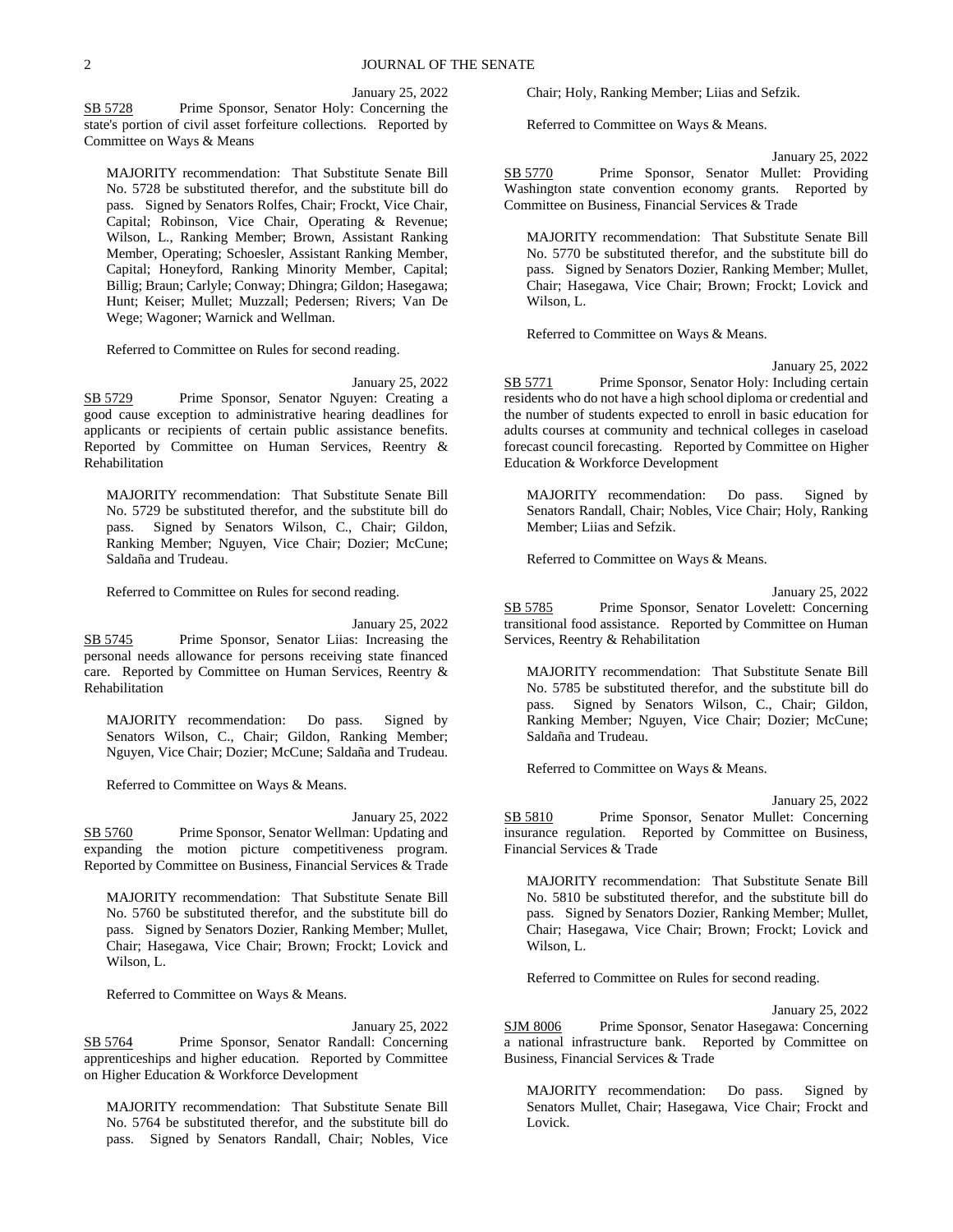SEVENTEENTH DAY, JANUARY 26, 2022

MINORITY recommendation: Do not pass. Signed by Senators Dozier, Ranking Member; Brown and Wilson, L.

Referred to Committee on Rules for second reading.

January 25, 2022

SHB 1732 Prime Sponsor, Committee on Appropriations: Delaying the implementation of the long-term services and supports trust program by 18 months. Reported by Committee on Ways & Means

MAJORITY recommendation: Do pass. Signed by Senators Rolfes, Chair; Frockt, Vice Chair, Capital; Robinson, Vice Chair, Operating & Revenue; Wilson, L., Ranking Member; Brown, Assistant Ranking Member, Operating; Honeyford, Ranking Minority Member, Capital; Billig; Braun; Carlyle; Conway; Dhingra; Gildon; Hasegawa; Hunt; Keiser; Mullet; Muzzall; Pedersen; Rivers; Van De Wege; Wagoner; Warnick and Wellman.

MINORITY recommendation: Do not pass. Signed by Senator Schoesler, Assistant Ranking Member, Capital.

Referred to Committee on Rules for second reading.

January 25, 2022 ESHB 1733 Prime Sponsor, Committee on Appropriations: Establishing voluntary exemptions to the long-term services and supports trust program for certain populations. Reported by Committee on Ways & Means

MAJORITY recommendation: Do pass. Signed by Senators Rolfes, Chair; Frockt, Vice Chair, Capital; Robinson, Vice Chair, Operating & Revenue; Billig; Carlyle; Conway; Dhingra; Hasegawa; Hunt; Keiser; Mullet; Pedersen; Van De Wege and Wellman.

MINORITY recommendation: That it be referred without recommendation. Signed by Senators Wilson, L., Ranking Member; Brown, Assistant Ranking Member, Operating; Honeyford, Ranking Minority Member, Capital; Braun; Gildon; Muzzall; Rivers; Wagoner and Warnick.

MINORITY recommendation: Do not pass. Signed by Senator Schoesler, Assistant Ranking Member, Capital.

Referred to Committee on Rules for second reading.

#### **MOTIONS**

On motion of Senator Pedersen, all measures listed on the Standing Committee report were referred to the committees as designated.

On motion of Senator Pedersen, the Senate advanced to the fifth order of business.

# INTRODUCTION AND FIRST READING

SB 5946 by Senator Mullet

AN ACT Relating to protecting consumers from the discontinuance of the London interbank offered rate; adding a new chapter to Title 19 RCW; and declaring an emergency.

Referred to Committee on Business, Financial Services & Trade.

SB 5947 by Senator Stanford

AN ACT Relating to property exempt from execution; amending RCW 6.15.010, 6.15.010, and 51.32.040; providing an effective date; and providing an expiration date.

Referred to Committee on Law & Justice.

# SB 5948 by Senator Brown

AN ACT Relating to records retained pursuant to the statewide city and council jail booking and reporting system and statewide automated victim information and notification system; and adding a new section to chapter 36.28A RCW.

Referred to Committee on State Government & Elections.

# SB 5949 by Senators Van De Wege and King

AN ACT Relating to currently credentialed dental auxiliaries; amending RCW 18.29.190, 18.260.010, 18.260.040, and 18.260.090; adding new sections to chapter 18.29 RCW; adding new sections to chapter 18.260 RCW; and creating a new section.

Referred to Committee on Health & Long Term Care.

### SB 5950 by Senator Conway

AN ACT Relating to forgiving the first two payments due under the sales and use tax deferral for historic auto museums in response to operational delays caused by the COVID-19 pandemic; amending RCW 82.32.580; creating a new section; making an appropriation; and providing an expiration date.

Referred to Committee on Ways & Means.

# SB 5951 by Senator Hasegawa

AN ACT Relating to agricultural hemp products to ensure the safe implementation of Washington state's industrial hemp program; adding a new section to chapter 15.140 RCW; and prescribing penalties.

Referred to Committee on Agriculture, Water, Natural Resources & Parks.

# **MOTIONS**

On motion of Senator Pedersen, all measures listed on the Introduction and First Reading report were referred to the committees as designated.

On motion of Senator Pedersen, the Senate advanced to the eighth order of business.

### MOTION

Senator Dhingra moved adoption of the following resolution:

### SENATE RESOLUTION 8638

By Senators Dhingra, Das, Cleveland, Hasegawa, Honeyford, Hunt, Kuderer, Lovelett, Nobles, Pedersen, Robinson, Rolfes, Salomon, Stanford, Trudeau, Wellman, and C. Wilson

WHEREAS, January 26, 2022, marks the 73rd Republic Day in India, celebrating the adoption of the Constitution of the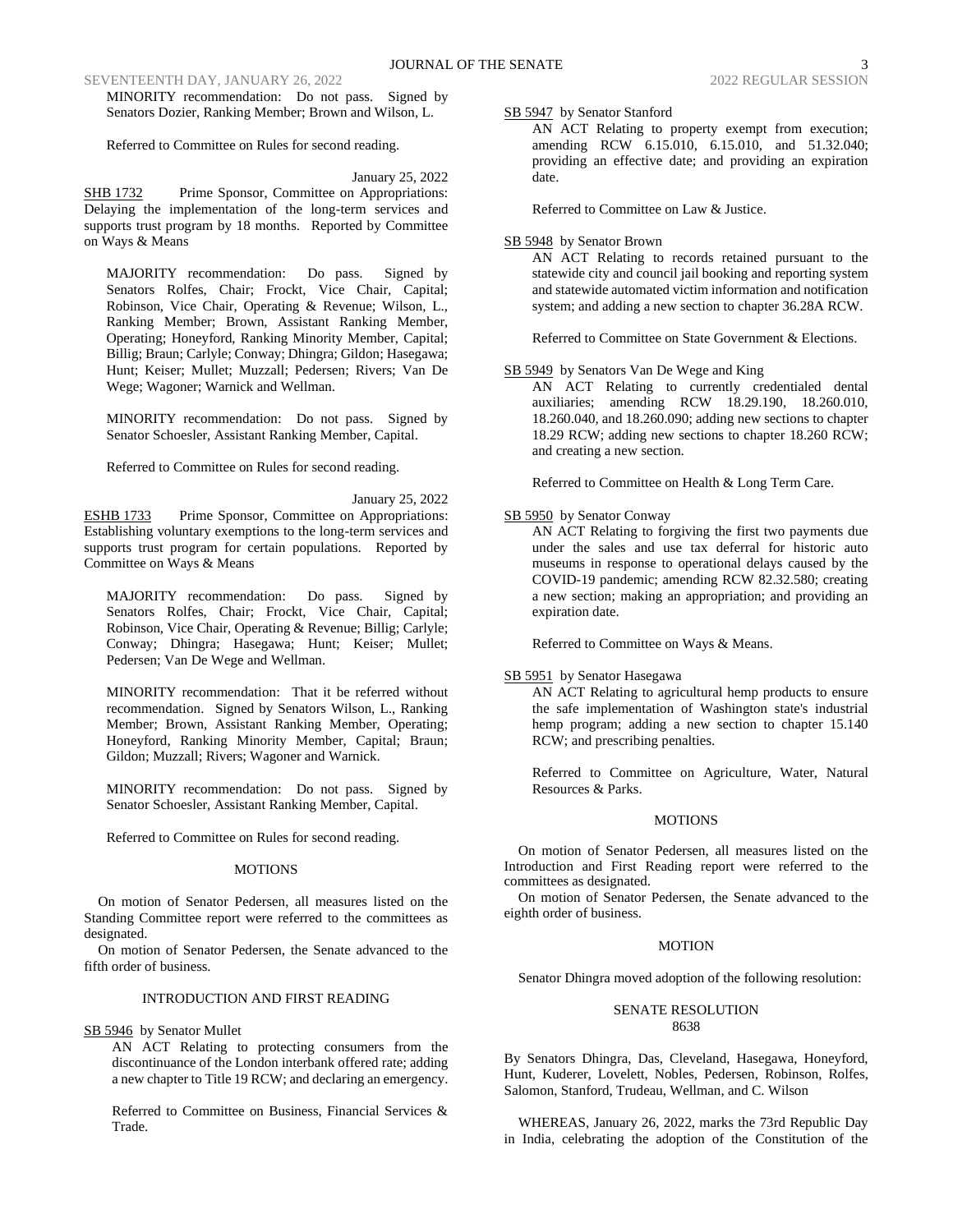world's largest democracy; and

WHEREAS, India achieved independence from British rule through peaceful and nonviolent resistance; and

WHEREAS, India's Constitution asserts equality before law, and declares "that the State shall not deny to any person equality before the law or the equal protection of the laws within the territory of India"; and

WHEREAS, India has a strong tradition of maintaining democratic ideals through robust checks on those in power; and

WHEREAS, Washington state has many cultural and economic ties to India, including more than 100,000 Indian Americans living in the state; and

WHEREAS, Indian Americans are small business owners, entrepreneurs, and CEOs of Washington companies, including the founding officers of many Washington-based tech companies; and

WHEREAS, These businesses provide useful services, resources, and jobs to the people of this state; and

WHEREAS, Indian Americans have been emigrating to the West Coast since the 19th century, working in our most vital industries including agriculture, lodging, and trade; and

WHEREAS, Indian Americans reflect the values of inclusion and pluralism through their many cultural and religious identities, including Muslim, Sikh, and Hindu; and

WHEREAS, Indian Americans serve selflessly in our armed forces and in law enforcement, and contribute profoundly to the health care industry and Washington's institutions of higher education;

NOW, THEREFORE, BE IT RESOLVED, That the Washington State Senate honor Republic Day 2022 as a symbol of the shared values of democracy, diversity, and inclusion between the nation of India and both the State of Washington and the United States of America.

Senators Dhingra, Das and Wagoner spoke in favor of adoption of the resolution.

The President declared the question before the Senate to be the adoption of Senate Resolution No. 8638.

The motion by Senator Dhingra carried and the resolution was adopted by voice vote.

# **MOTION**

On motion of Senator Pedersen, the Senate reverted to the first order of business.

#### MOTIONS

On motion of Senator Billig and without objection, pursuant to Emergency Senate Rule I, the Committee on Rules was relieved of Substitute House Bill No. 1732 and Engrossed Substitute House Bill No. 1733 and they were placed on the 2<sup>nd</sup> Reading Calendar.

On motion of Senator Billig and without objection, pursuant to Emergency Senate Rule I, the Committee on Rules was relieved of Substitute Senate Bill No. 5572; Senate Bill No. 5612; Senate Bill No 5641; Senate Bill No. 5504; Senate Bill No. 5552; and Senate Bill No. 5624 and the bills were placed on the Consent Calendar.

#### MOTION

At 1:46 p.m., on motion of Senator Pedersen, the Senate was declared to be at ease subject to the call of the President.

Senator Hasegawa announced a meeting of the Democratic Caucus.

Senator Warnick announced a meeting of the Republican Caucus.

----

The Senate was called to order at 2:44 p.m. by President Heck.

# MOTION

On motion of Senator Pedersen, the Senate reverted to the seventh order of business.

# THIRD READING

# CONFIRMATION OF GUBERNATORIAL APPOINTMENTS

#### MOTION

Senator Dhingra moved that Lorraine Lee, Senate Gubernatorial Appointment No. 9280, be confirmed as a Chief Administrative Law Judge of the Office of Administrative Hearings.

Senators Dhingra and Padden spoke in favor of passage of the motion.

# APPOINTMENT OF LORRAINE LEE

The President declared the question before the Senate to be the confirmation of Lorraine Lee, Senate Gubernatorial Appointment No. 9280, as a Chief Administrative Law Judge of the Office of Administrative Hearings.

The Secretary called the roll on the confirmation of Lorraine Lee, Senate Gubernatorial Appointment No. 9280, as a Chief Administrative Law Judge of the Office of Administrative Hearings and the appointment was confirmed by the following vote: Yeas, 49; Nays, 0; Absent, 0; Excused, 0.

Voting yea: Senators Billig, Braun, Brown, Carlyle, Cleveland, Conway, Das, Dhingra, Dozier, Fortunato, Frockt, Gildon, Hasegawa, Hawkins, Holy, Honeyford, Hunt, Keiser, King, Kuderer, Liias, Lovelett, Lovick, McCune, Mullet, Muzzall, Nguyen, Nobles, Padden, Pedersen, Randall, Rivers, Robinson, Rolfes, Saldaña, Salomon, Schoesler, Sefzik, Sheldon, Short, Stanford, Trudeau, Van De Wege, Wagoner, Warnick, Wellman, Wilson, C., Wilson, J. and Wilson, L.

Lorraine Lee, Gubernatorial Appointment No. 9280, having received the constitutional majority was declared confirmed as a Chief Administrative Law Judge of the Office of Administrative Hearings.

#### MOTION

Senator Wellman moved that Brent L. Stark, Gubernatorial Appointment No. 9057, be confirmed as a member of the Washington State School for the Blind Board of Trustees.

Senators Wellman and Hawkins spoke in favor of passage of the motion.

### APPOINTMENT OF BRENT L. STARK

The President declared the question before the Senate to be the confirmation of Brent L. Stark, Gubernatorial Appointment No. 9057, as a member of the Washington State School for the Blind Board of Trustees.

The Secretary called the roll on the confirmation of Brent L.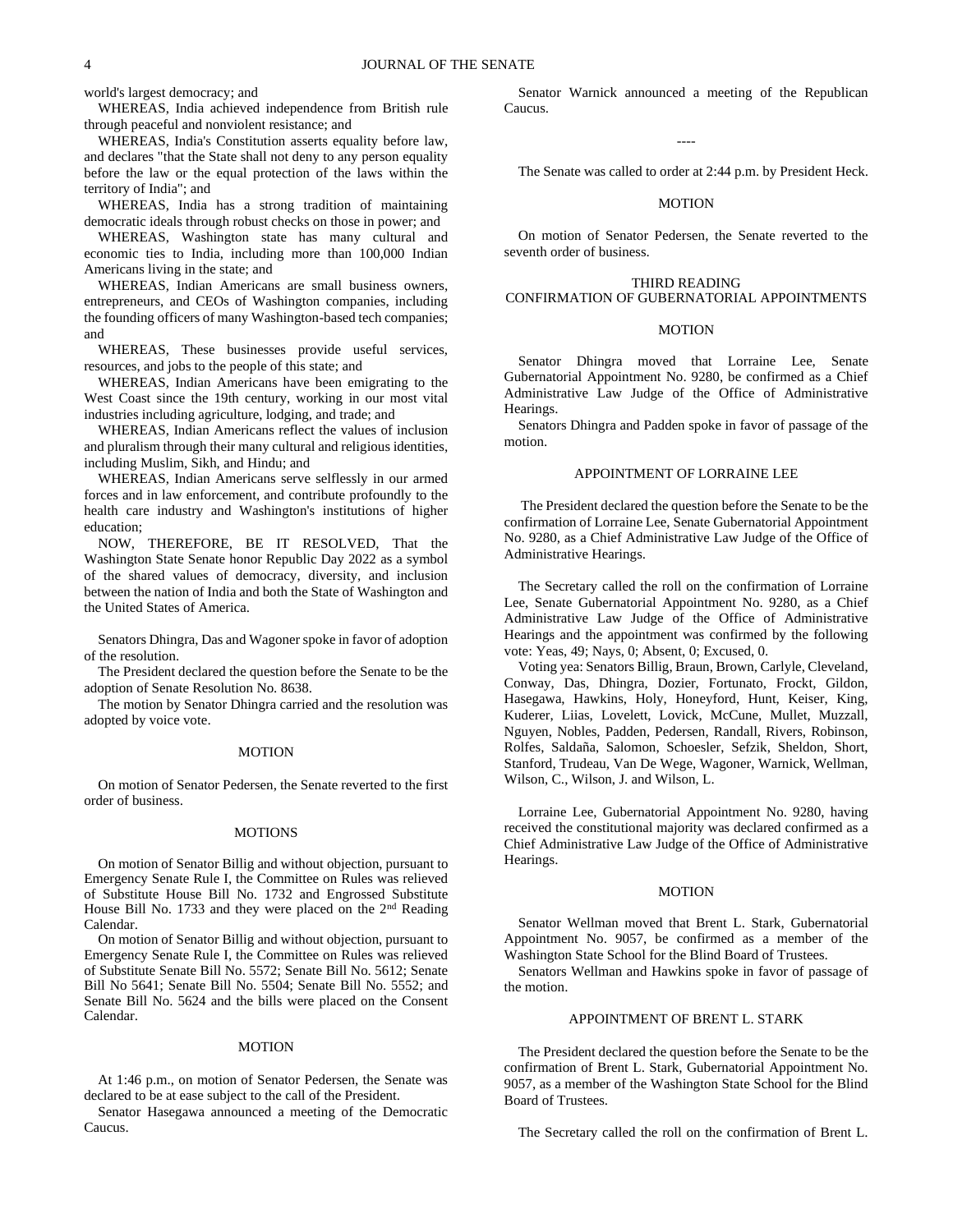Stark, Gubernatorial Appointment No. 9057, as a member of the Washington State School for the Blind Board of Trustees and the appointment was confirmed by the following vote: Yeas, 49; Nays, 0; Absent, 0; Excused, 0.

Voting yea: Senators Billig, Braun, Brown, Carlyle, Cleveland, Conway, Das, Dhingra, Dozier, Fortunato, Frockt, Gildon, Hasegawa, Hawkins, Holy, Honeyford, Hunt, Keiser, King, Kuderer, Liias, Lovelett, Lovick, McCune, Mullet, Muzzall, Nguyen, Nobles, Padden, Pedersen, Randall, Rivers, Robinson, Rolfes, Saldaña, Salomon, Schoesler, Sefzik, Sheldon, Short, Stanford, Trudeau, Van De Wege, Wagoner, Warnick, Wellman, Wilson, C., Wilson, J. and Wilson, L.

Brent L. Stark, Gubernatorial Appointment No. 9057, having received the constitutional majority was declared confirmed as a member of the Washington State School for the Blind Board of Trustees.

#### MOTION

On motion of Senator Pedersen, the Senate reverted to the sixth order of business.

#### SECOND READING

SUBSTITUTE HOUSE BILL NO. 1732, by House Committee on Appropriations (originally sponsored by Sullivan, Chopp, Johnson, J., Walen, Chapman, Berry, Cody, Dolan, Fey, Macri, Peterson, Ryu, Santos, Senn, Shewmake, Wylie, Simmons, Callan, Slatter, Ramos, Bergquist, Tharinger, Valdez, Thai, Pollet, Morgan, Taylor, Stonier, Ortiz-Self, Gregerson, Davis, Riccelli, Ormsby, Duerr, Orwall, Bateman, Kloba and Frame)

Delaying the implementation of the long-term services and supports trust program by 18 months.

The measure was read the second time.

#### MOTION

Senator Wilson, L. moved that the following floor amendment no. 968 by Senator Wilson, L. be adopted:

On page 3, line 34, after "solvency;" strike "and" and insert "((and))"

On page 3, line 37, after "2019" insert "; and

(d) By December 1, 2022, perform an actuarial audit and valuation of the long-term services and supports trust fund that incorporates the impact of the exemptions granted by the employment security department"

Senator Wilson, L. spoke in favor of adoption of the amendment.

Senator Rolfes spoke against adoption of the amendment.

The President declared the question before the Senate to be the adoption of floor amendment no. 968 by Senator Wilson, L. on page 3, line 34 to Substitute House Bill No. 1732.

The motion by Senator Wilson, L. did not carry and floor amendment no. 968 was not adopted by voice vote.

#### MOTION

On motion of Senator Billig, the rules were suspended, Substitute House Bill No. 1732 was advanced to third reading, the second reading considered the third and the bill was placed on final passage.

Senator Billig spoke in favor of passage of the bill. Senators Braun, Fortunato and Padden spoke against passage of the bill.

The President declared the question before the Senate to be the final passage of Substitute House Bill No. 1732.

#### ROLL CALL

The Secretary called the roll on the final passage of Substitute House Bill No. 1732 and the bill passed the Senate by the following vote: Yeas, 46; Nays, 3; Absent, 0; Excused, 0.

Voting yea: Senators Billig, Braun, Brown, Carlyle, Cleveland, Conway, Das, Dhingra, Dozier, Fortunato, Frockt, Gildon, Hasegawa, Hawkins, Holy, Honeyford, Hunt, Keiser, King, Kuderer, Liias, Lovelett, Lovick, Mullet, Muzzall, Nguyen, Nobles, Pedersen, Randall, Rivers, Robinson, Rolfes, Saldaña, Salomon, Schoesler, Sefzik, Sheldon, Short, Stanford, Trudeau, Van De Wege, Wagoner, Warnick, Wellman, Wilson, C. and Wilson, L.

Voting nay: Senators McCune, Padden and Wilson, J.

SUBSTITUTE HOUSE BILL NO. 1732, having received the constitutional majority, was declared passed. There being no objection, the title of the bill was ordered to stand as the title of the act.

#### MOTION

On motion of Senator Pedersen, Substitute House Bill No. 1732 was immediately transmitted to the House of Representatives.

### SECOND READING

ENGROSSED SUBSTITUTE HOUSE BILL NO. 1733, by House Committee on Appropriations (originally sponsored by Paul, Macri, Johnson, J., Leavitt, Bronoske, Chapman, Senn, Berry, Cody, Dolan, Fey, Peterson, Ryu, Santos, Shewmake, Wylie, Simmons, Callan, Chopp, Slatter, Ramos, Bergquist, Tharinger, Valdez, Thai, Pollet, Morgan, Taylor, Stonier, Ortiz-Self, Gregerson, Riccelli, Davis, Ormsby, Duerr, Orwall, Bateman, Kloba and Frame)

Establishing voluntary exemptions to the long-term services and supports trust program for certain populations.

The measure was read the second time.

### MOTION

Senator Wagoner moved that the following floor amendment no. 971 by Senator Wagoner be adopted:

On page 2, after line 38, insert the following:

"**Sec. 2.** RCW 50B.04.085 and 2021 c 113 s 5 are each amended to read as follows:

(1) An employee who attests that the employee has long-term care insurance purchased before ((November 1, 2021)) February 1, 2023, may apply for an exemption from the premium assessment under RCW 50B.04.080. An exempt employee may not become a qualified individual or eligible beneficiary and is permanently ineligible for coverage under this title.

(2)(a) The employment security department must accept applications for exemptions only from October 1, 2021, through December 31, ((2022)) 2023.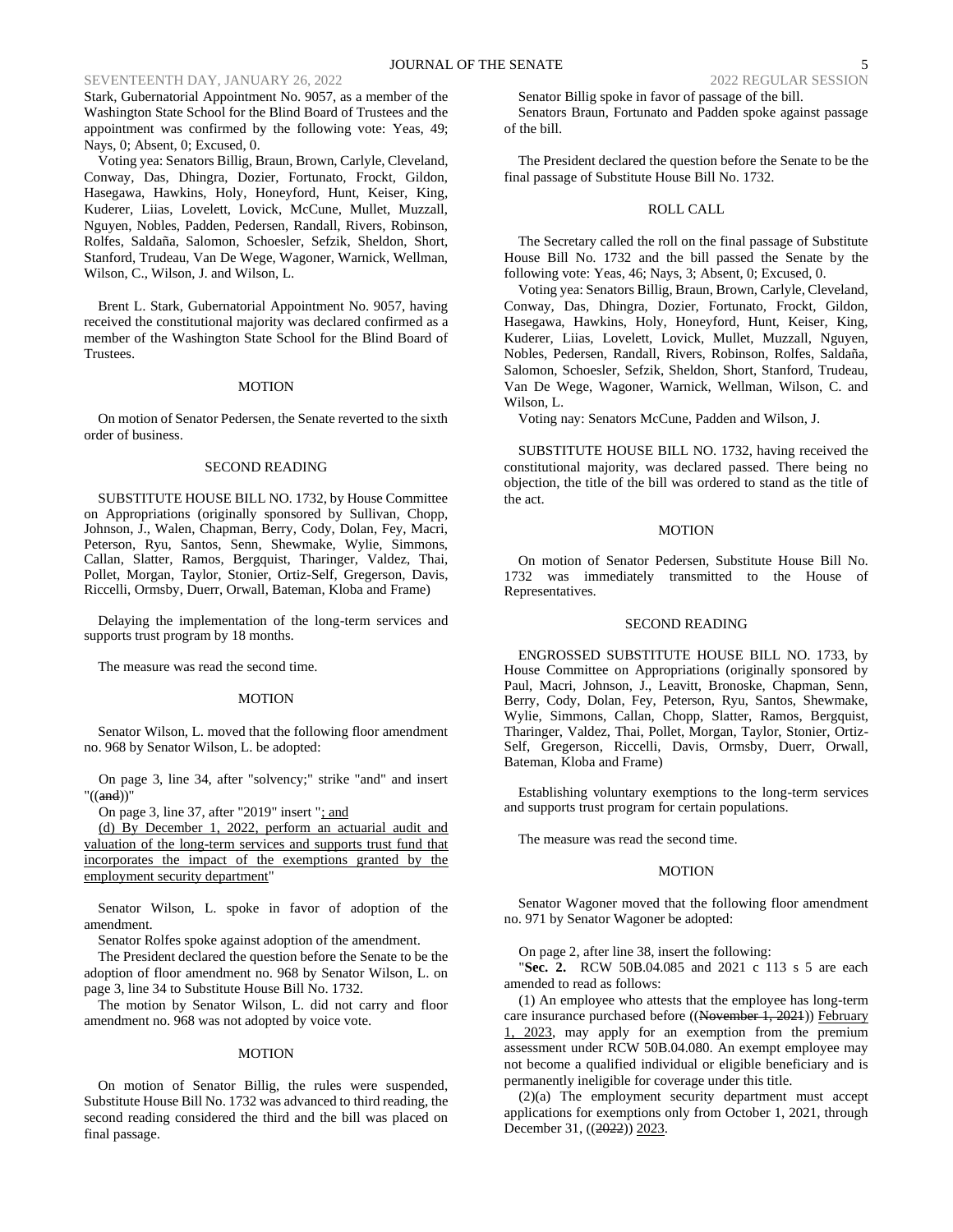(b) Only employees who are eighteen years of age or older may apply for an exemption.

(3) The employment security department is not required to verify the attestation of an employee that the employee has longterm care insurance.

(4) Approved exemptions will take effect on the first day of the quarter immediately following the approval of the exemption.

(5) Exempt employees are not entitled to a refund of any premium deductions made before the effective date of an approved exemption.

(6) An exempt employee must provide written notification to all current and future employers of an approved exemption.

(7) If an exempt employee fails to notify an employer of an exemption, the exempt employee is not entitled to a refund of any premium deductions made before notification is provided.

(8) Employers must not deduct premiums after being notified by an employee of an approved exemption.

(a) Employers must retain written notifications of exemptions received from employees.

(b) An employer who deducts premiums after being notified by the employee of an exemption is solely responsible for refunding to the employee any premiums deducted after the notification.

(c) The employer is not entitled to a refund from the employment security department for any premiums remitted to the employment security department that were deducted from exempt employees.

(9) The department must adopt rules necessary to implement and administer the activities specified in this section related to the program, including rules on the submission and processing of applications under this section."

Renumber the remaining sections consecutively and correct any internal references accordingly.

On page 1, line 1 of the title, after "Relating to" strike "establishing"

On page 1, beginning on line 2 of the title, after "program" strike all material through "report" on line 4

On page 1, line 9 of the title, after "visa" insert "and extending the application for the long-term care insurance exemption"

On page 1, line 9 of the title, after "50B.04.080" insert ", 50B.04.085,"

Senators Wagoner, Muzzall, Fortunato and Dozier spoke in favor of adoption of the amendment.

Senator Keiser spoke against adoption of the amendment.

The President declared the question before the Senate to be the adoption of floor amendment no. 971 by Senator Wagoner on page 2, after line 38 to Engrossed Substitute House Bill No. 1733.

The motion by Senator Wagoner did not carry and floor amendment no. 971 was not adopted by voice vote.

### MOTION

Senator Wilson, L. moved that the following floor amendment no. 967 by Senator Wilson, L. be adopted:

On page 3, at the beginning of line 3, strike "(1)"

Beginning on page 3, line 5, after "employee" strike all material through "act" on page 6, line 37

On page 1, line 1 of the title, after "Relating to" strike "establishing"

On page 1, beginning on line 2 of the title, after "program" strike "for certain populations identified in the long-term services and supports trust commission's 2022 recommendations report"

On page 1, beginning on line 9 of the title, after "50B.04.080" strike "and 50B.04.050"

Senator Wilson, L. spoke in favor of adoption of the amendment.

Senator Keiser spoke against adoption of the amendment.

The President declared the question before the Senate to be the adoption of floor amendment no. 967 by Senator Wilson, L. on page 3, line 3 to Engrossed Substitute House Bill No. 1733.

The motion by Senator Wilson, L. did not carry and floor amendment no. 967 was not adopted by voice vote.

### MOTION

Senator Gildon moved that the following floor amendment no. 972 by Senator Gildon be adopted:

On page 3, line 11, after "(b)" insert "A retired veteran or retirement eligible veteran who has served in the armed services of the United States and is eligible for retirement or has retired from the armed services either after a duration of service necessary to qualify for veterans benefits or due to a disability qualification for veterans benefits;

 $(c)$ "

Reletter the remaining subsections consecutively and correct any internal references accordingly.

On page 1, at the beginning of line 3 of the title, strike "identified in the long-term services and supports trust commission's 2022 recommendations report"

On page 1, line 8 of the title, after "Washington," insert "retired veterans and retirement eligible veterans,"

Senators Gildon, Wagoner, Fortunato and Short spoke in favor of adoption of the amendment.

Senators Rolfes, Keiser and Conway spoke against adoption of the amendment.

Senator Wagoner demanded a roll call.

The President declared that one-sixth of the members supported the demand, and the demand was sustained.

The President declared the question before the Senate to be the adoption of the amendment by Senator Gildon on page 3, line 11 to Engrossed Substitute House Bill No. 1733.

# ROLL CALL

The Secretary called the roll on the adoption of the amendment by Senator Gildon and the amendment was not adopted by the following vote: Yeas, 21; Nays, 28; Absent, 0; Excused, 0.

Voting yea: Senators Braun, Brown, Dozier, Fortunato, Gildon, Hawkins, Holy, Honeyford, King, McCune, Muzzall, Padden, Rivers, Schoesler, Sefzik, Sheldon, Short, Wagoner, Warnick, Wilson, J. and Wilson, L.

Voting nay: Senators Billig, Carlyle, Cleveland, Conway, Das, Dhingra, Frockt, Hasegawa, Hunt, Keiser, Kuderer, Liias, Lovelett, Lovick, Mullet, Nguyen, Nobles, Pedersen, Randall, Robinson, Rolfes, Saldaña, Salomon, Stanford, Trudeau, Van De Wege, Wellman and Wilson, C.

# MOTION

On motion of Senator Keiser, the rules were suspended, Engrossed Substitute House Bill No. 1733 was advanced to third reading, the second reading considered the third and the bill was placed on final passage.

Senator Keiser spoke in favor of passage of the bill. Senator Schoesler spoke against passage of the bill.

The President declared the question before the Senate to be the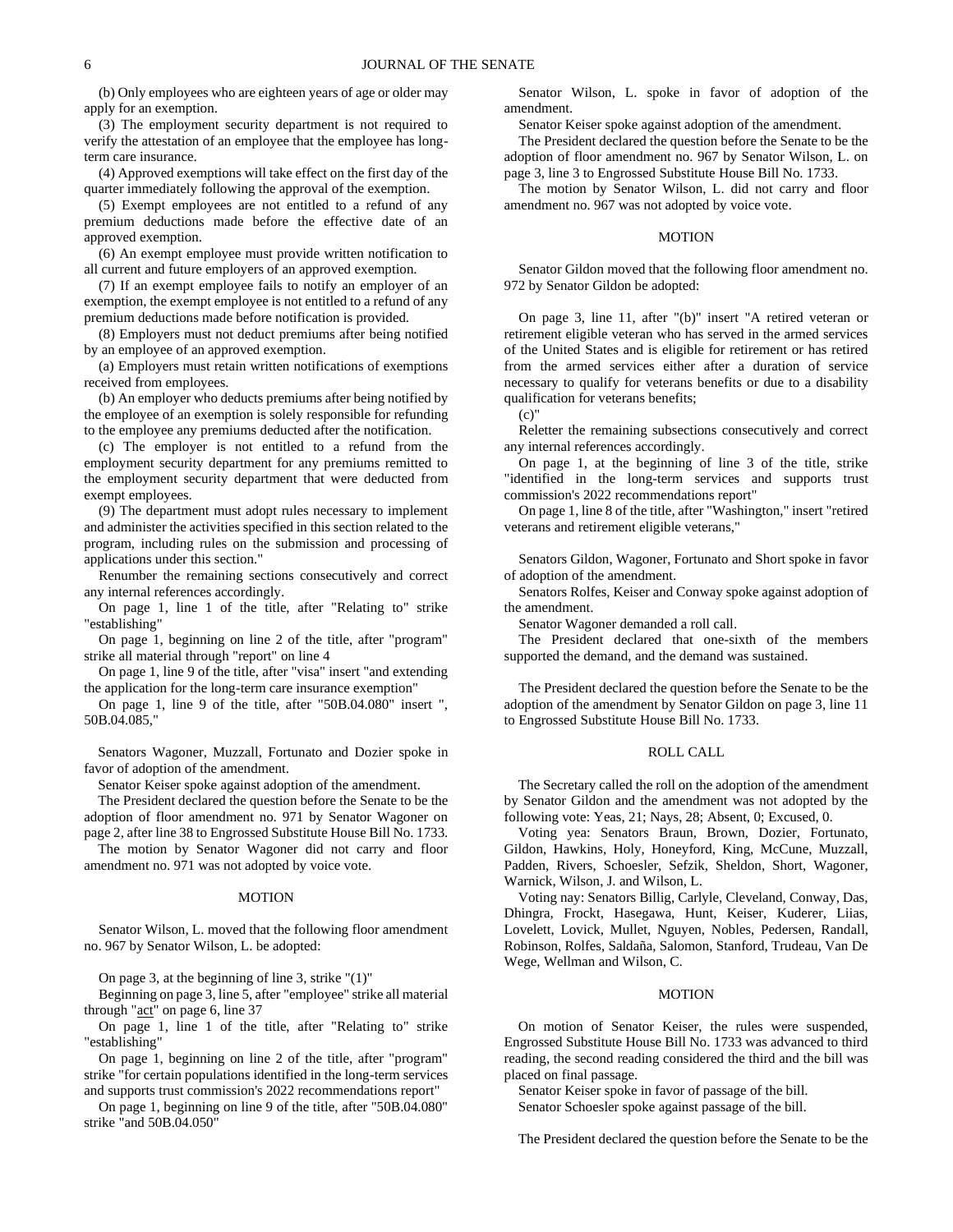final passage of Engrossed Substitute House Bill No. 1733.

# ROLL CALL

The Secretary called the roll on the final passage of Engrossed Substitute House Bill No. 1733 and the bill passed the Senate by the following vote: Yeas, 38; Nays, 11; Absent, 0; Excused, 0.

Voting yea: Senators Billig, Braun, Carlyle, Cleveland, Conway, Das, Dhingra, Frockt, Gildon, Hasegawa, Hunt, Keiser, King, Kuderer, Liias, Lovelett, Lovick, Mullet, Muzzall, Nguyen, Nobles, Pedersen, Randall, Rivers, Robinson, Rolfes, Saldaña, Salomon, Sefzik, Sheldon, Short, Stanford, Trudeau, Van De Wege, Wagoner, Wellman, Wilson, C. and Wilson, L.

Voting nay: Senators Brown, Dozier, Fortunato, Hawkins, Holy, Honeyford, McCune, Padden, Schoesler, Warnick and Wilson, J.

ENGROSSED SUBSTITUTE HOUSE BILL NO. 1733, having received the constitutional majority, was declared passed. There being no objection, the title of the bill was ordered to stand as the title of the act.

#### **MOTION**

On motion of Senator Pedersen, Engrossed Substitute House Bill No. 1733 was immediately transmitted to the House of Representatives.

#### MOTION

Senator Short moved that the Senate advance to the 9<sup>th</sup> order of business for the purposes of relieving the Committee on Health & Long-Term Care of Senate Bill No. 5503, concerning a study of financial products available through the private market to replace the long-term services and supports trust program.

Senator Short demanded a roll call.

The President declared that one-sixth of the members supported the demand, and the demand was sustained.

Senator Short spoke in favor of the motion.

Senator Pedersen spoke against the motion.

#### MOTION

On motion of Senator Wagoner, Senator Brown was excused.

The President declared the question before the Senate to be the motion by Senator Short to advance to the 9th order of business.

#### ROLL CALL

The Secretary called the roll on the motion by Senator Short and the motion did not carry by the following vote: Yeas, 20; Nays, 28; Absent, 0; Excused, 1.

Voting yea: Senators, Braun, Dozier, Fortunato, Gildon, Hawkins, Holy, Honeyford, King, McCune, Muzzall, Padden, Rivers, Schoesler, Sefzik, Sheldon, Short, Wagoner, Warnick, Wilson, J. and Wilson, L.

Voting nay: Senators Billig, Carlyle, Cleveland, Conway, Das, Dhingra, Frockt, Hasegawa, Hunt, Keiser, Kuderer, Liias, Lovelett, Lovick, Mullet, Nguyen, Nobles, Pedersen, Randall, Robinson, Rolfes, Saldaña, Salomon, Stanford, Trudeau, Van De Wege, Wellman, Wilson, C.

Excused: Senator Brown

#### **MOTION**

At 3:48 p.m., on motion of Senator Pedersen, the Senate was declared to be at ease subject to the call of the President.

Senator Hasegawa announced a meeting of the Democratic Caucus.

Senator Warnick announced a meeting of the Republican Caucus.

----

The Senate was called to order at 4:50 p.m. by President Heck.

### MOTION

On motion of Senator Pedersen, the Senate advanced to the fourth order of business.

# MESSAGE FROM THE HOUSE

January 26, 2022

MR. PRESIDENT:

The Speaker has signed:

SUBSTITUTE HOUSE BILL NO. 1732, ENGROSSED SUBSTITUTE HOUSE BILL NO. 1733, and the same are herewi th transmitted.

BERNARD DEAN, Chief Clerk

### SIGNED BY THE PRESIDENT

Pursuant to Article 2, Section 32 of the State Constitution and Senate Rule 1(5), the President announced the signing of and thereupon did sign in open session:

SUBSTITUTE HOUSE BILL NO. 1732, and ENGROSSED SUBSTITUTE HOUSE BILL NO. 1733.

#### MOTION

On motion of Senator Pedersen, the Senate advanced to the seventh order of business.

### THIRD READING

CONFIRMATION OF GUBERNATORIAL APPOINTMENTS

# MOTION

Senator Pedersen moved that Quinn R. Dalan, Senate Gubernatorial Appointment No. 9199, be confirmed as a member of the Washington State Women's Commission.

Senators Pedersen and Hunt spoke in favor of passage of the motion.

# APPOINTMENT OF QUINN R. DALAN

The President declared the question before the Senate to be the confirmation of Quinn R. Dalan, Senate Gubernatorial Appointment No. 9199, as a member of the Washington State Women's Commission.

The Secretary called the roll on the confirmation of Quinn R. Dalan, Senate Gubernatorial Appointment No. 9199, as a member of the Washington State Women's Commission and the appointment was confirmed by the following vote: Yeas, 48; Nays, 0; Absent, 0; Excused, 1.

Voting yea: Senators Billig, Braun, Carlyle, Cleveland, Conway, Das, Dhingra, Dozier, Fortunato, Frockt, Gildon, Hasegawa, Hawkins, Holy, Honeyford, Hunt, Keiser, King, Kuderer, Liias, Lovelett, Lovick, McCune, Mullet, Muzzall, Nguyen, Nobles, Padden, Pedersen, Randall, Rivers, Robinson,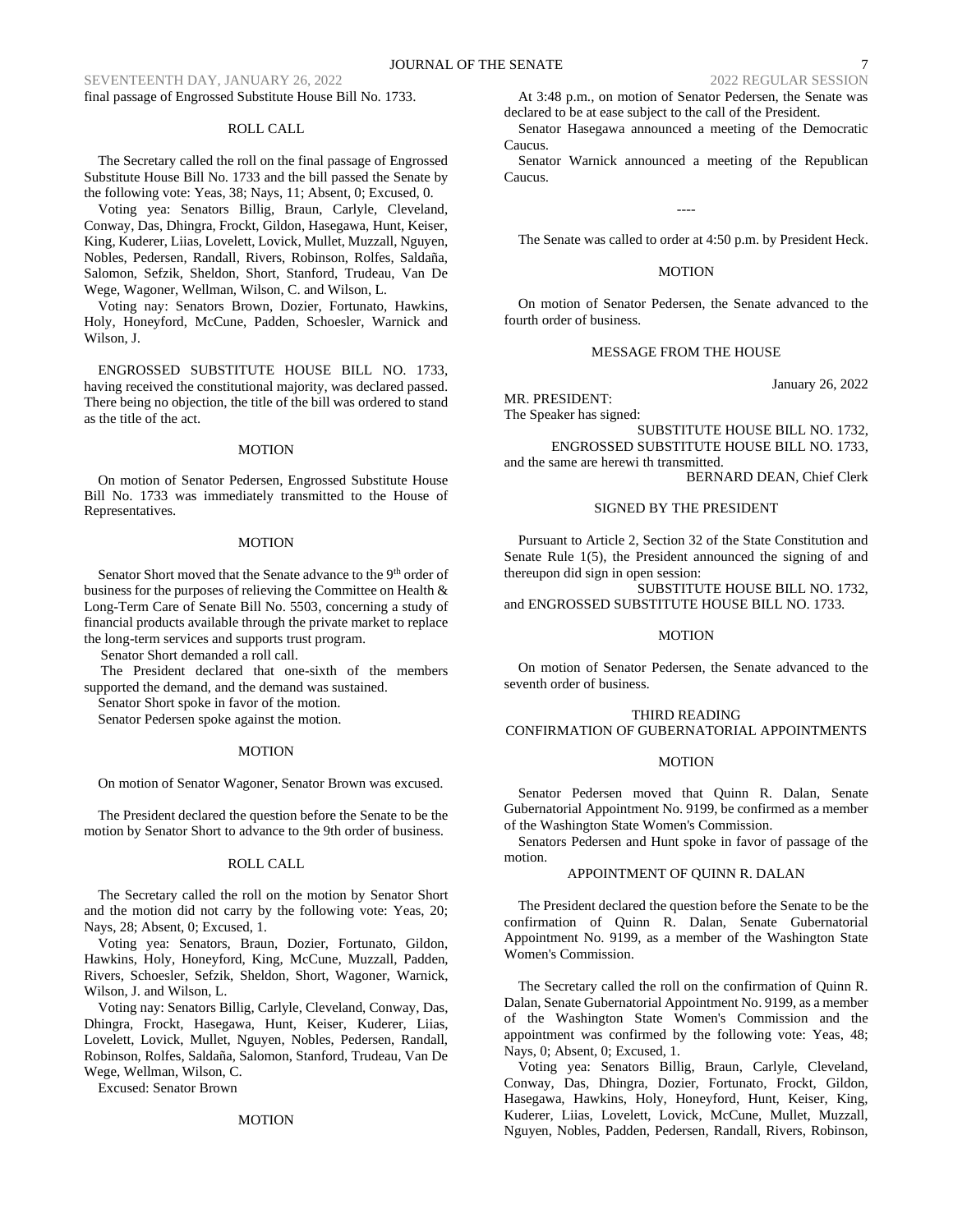Rolfes, Saldaña, Salomon, Schoesler, Sefzik, Sheldon, Short, Stanford, Trudeau, Van De Wege, Wagoner, Warnick, Wellman, Wilson, C., Wilson, J. and Wilson, L.

Excused: Senator Brown

Quinn R. Dalan, Senate Gubernatorial Appointment No. 9199, having received the constitutional majority was declared confirmed as a member of the Washington State Women's Commission.

# THIRD READING CONFIRMATION OF GUBERNATORIAL APPOINTMENTS

# MOTION

Senator Dhingra moved that Rhonda Salvesen, Senate Gubernatorial Appointment No. 9230, be confirmed as a member of the Clemency and Pardons Board.

Senators Dhingra and Wilson, C. spoke in favor of passage of the motion.

# APPOINTMENT OF RHONDA SALVESEN

The President declared the question before the Senate to be the confirmation of Rhonda Salvesen, Senate Gubernatorial Appointment No. 9230, as a member of the Clemency and Pardons Board.

The Secretary called the roll on the confirmation of Rhonda Salvesen, Senate Gubernatorial Appointment No. 9230, as a member of the Clemency and Pardons Board and the appointment was confirmed by the following vote: Yeas, 48; Nays, 0; Absent, 0; Excused, 1.

Voting yea: Senators Billig, Braun, Carlyle, Cleveland, Conway, Das, Dhingra, Dozier, Fortunato, Frockt, Gildon, Hasegawa, Hawkins, Holy, Honeyford, Hunt, Keiser, King, Kuderer, Liias, Lovelett, Lovick, McCune, Mullet, Muzzall, Nguyen, Nobles, Padden, Pedersen, Randall, Rivers, Robinson, Rolfes, Saldaña, Salomon, Schoesler, Sefzik, Sheldon, Short, Stanford, Trudeau, Van De Wege, Wagoner, Warnick, Wellman, Wilson, C., Wilson, J. and Wilson, L.

Excused: Senator Brown

Rhonda Salvesen, Senate Gubernatorial Appointment No. 9230, having received the constitutional majority was declared confirmed as a member of the Clemency and Pardons Board.

### **MOTION**

On motion of Senator Pedersen, the Senate reverted to the sixth order of business.

#### SECOND READING

SENATE BILL NO. 5548, by Senators Pedersen, Wagoner, Dhingra and Mullet

Concerning the uniform unregulated child custody transfer act.

#### MOTION

On motion of Senator Pedersen, Substitute Senate Bill No. 5548 was substituted for Senate Bill No. 5548 and the substitute bill was placed on the second reading and read the second time.

#### **MOTION**

Senator Padden moved that the following floor amendment no. 966 by Senator Padden be adopted:

On page 2, line 27, after "amended." insert "This chapter only applies to adoption or placement for adoption of a child who resides in a foreign country at the time of adoption or placement."

On page 2, beginning on line 30, after "section" strike ", sections 202 and 203 of this act, and RCW 26.33.400 (as recodified by this act)" and insert "and sections 202 through 204 of this act"

Beginning on page 4, line 27, strike all of section 204 and insert the following:

"NEW SECTION. **Sec. 204.** ADVERTISEMENTS FOR ADOPTION OR OTHER CUSTODY TRANSFER. (1) For the purposes of this section and unless the context clearly requires otherwise, "advertisement" means communication by newspaper, radio, television, handbills, placards or other print, broadcast, or the electronic medium.

(2) No person or entity shall cause to be published for circulation, or broadcast on a radio or television station, within the geographic borders of this state, an advertisement of a child or children offered or wanted for adoption or other custody transfer, or shall hold himself or herself out through such advertisement as having the ability to place, locate, dispose, or receive a child or children for adoption or other custody transfer unless such person or entity is:

(a) A duly authorized agent, contractee, or employee of the department or a children's agency or institution licensed by the department to care for and place children;

(b) A person who has a completed preplacement report as set forth in RCW 26.33.190 (1) and (2) or chapter 26.34 RCW with a favorable recommendation as to the fitness of the person to be an adoptive parent, or such person's duly authorized uncompensated agent, or such person's attorney who is licensed to practice in the state. Verification of compliance with the requirements of this section shall consist of a written declaration by the person or entity who prepared the preplacement report.

Nothing in this section prohibits an attorney licensed to practice in Washington state from advertising his or her availability to practice or provide services related to the adoption or other custody transfer of children.

(3)(a) A violation of subsection (2) of this section is a matter affecting the public interest and constitutes an unfair or deceptive act or practice in trade or commerce for the purpose of applying chapter 19.86 RCW.

(b) The attorney general may bring an action in the name of the state against any person violating the provisions of this section in accordance with the provisions of RCW 19.86.080.

(c) Nothing in this section applies to any radio or television station or any publisher, printer, or distributor of any newspaper, magazine, billboard, or other advertising medium which accepts advertising in good faith without knowledge of its violation of any provision of this section after an attempt to verify the advertising is in compliance with this section."

On page 6, beginning on line 8, after "through" strike "203 of this act and RCW 26.33.400 (as recodified by this act)" and insert "204 of this act"

On page 6, beginning on line 20, strike all of sections 306 and 307 and insert the following:

**"Sec. 306.** RCW 26.33.400 and 2006 c 248 s 4 are each amended to read as follows:

(1) Unless the context clearly requires otherwise, "advertisement" means communication by newspaper, radio, television, handbills, placards or other print, broadcast, or the electronic medium. This definition applies throughout this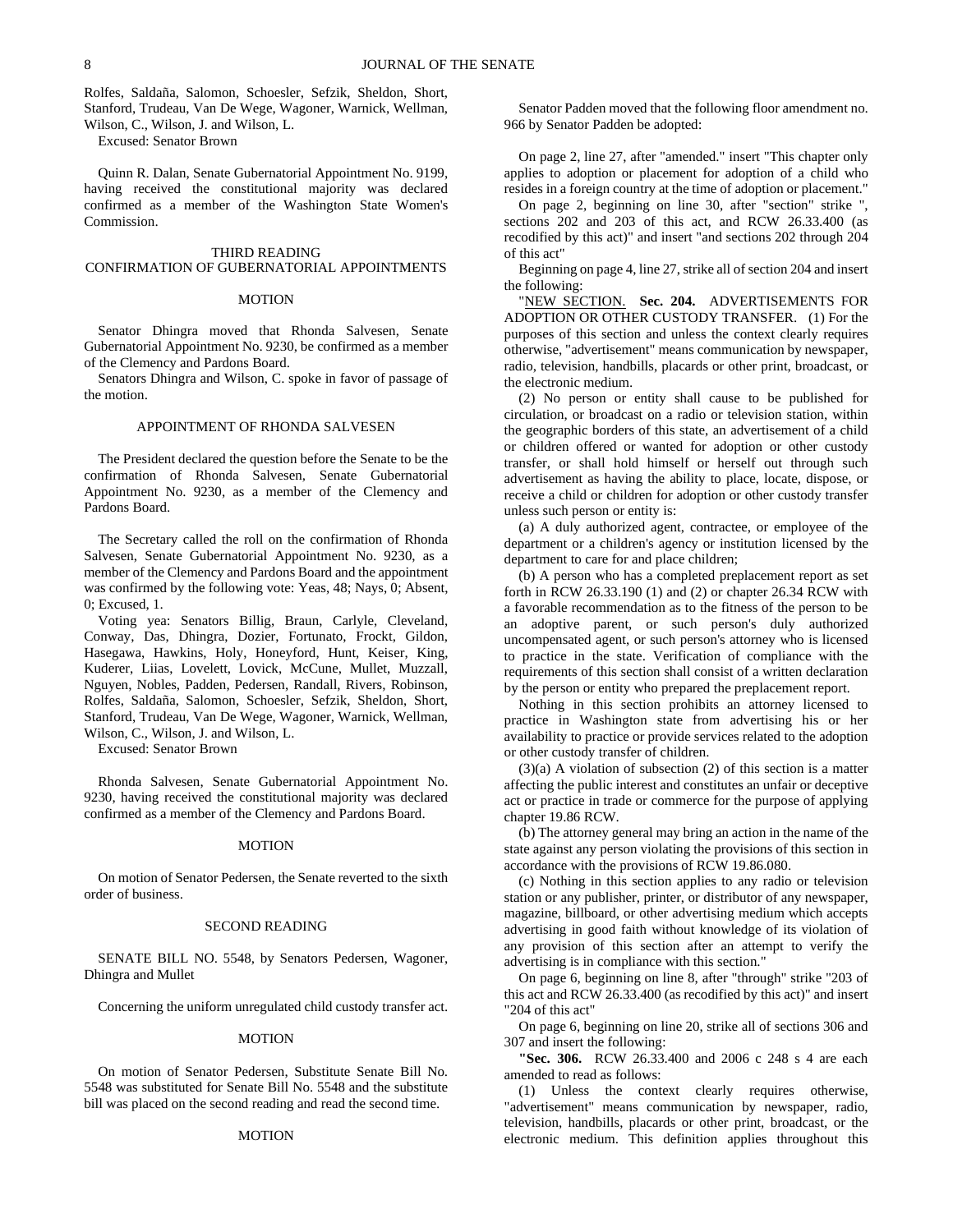(2) No person or entity shall cause to be published for circulation, or broadcast on a radio or television station, within the geographic borders of this state, an advertisement of a child or children offered or wanted for adoption or other custody transfer, or shall hold himself or herself out through such advertisement as having the ability to place, locate, dispose, or receive a child or children for adoption or other custody transfer unless such person or entity is:

(a) A duly authorized agent, contractee, or employee of the department or a children's agency or institution licensed by the department to care for and place children;

(b) A person who has a completed preplacement report as set forth in RCW 26.33.190 (1) and (2) or chapter 26.34 RCW with a favorable recommendation as to the fitness of the person to be an adoptive parent, or such person's duly authorized uncompensated agent, or such person's attorney who is licensed to practice in the state. Verification of compliance with the requirements of this section shall consist of a written declaration by the person or entity who prepared the preplacement report.

Nothing in this section prohibits an attorney licensed to practice in Washington state from advertising his or her availability to practice or provide services related to the adoption or other custody transfer of children.

(3)(a) A violation of subsection (2) of this section is a matter affecting the public interest and constitutes an unfair or deceptive act or practice in trade or commerce for the purpose of applying chapter 19.86 RCW.

(b) The attorney general may bring an action in the name of the state against any person violating the provisions of this section in accordance with the provisions of RCW 19.86.080.

(c) Nothing in this section applies to any radio or television station or any publisher, printer, or distributor of any newspaper, magazine, billboard, or other advertising medium which accepts advertising in good faith without knowledge of its violation of any provision of this section after an attempt to verify the advertising is in compliance with this section."

On page 1, line 3 of the title, strike "recodifying RCW 26.33.400; repealing RCW 26.33.370;"

Senator Padden spoke in favor of adoption of the amendment. Senator Dhingra spoke against adoption of the amendment.

The President declared the question before the Senate to be the adoption of floor amendment no. 966 by Senator Padden on page 2, line 27 to Substitute Senate Bill No. 5548.

The motion by Senator Padden did not carry and floor amendment no. 966 was not adopted by voice vote.

On motion of Senator Pedersen, the rules were suspended, Substitute Senate Bill No. 5548 was advanced to third reading, the second reading considered the third and the bill was placed on final passage.

Senators Pedersen and Wagoner spoke in favor of passage of the bill.

Senator Padden spoke against passage of the bill.

The President declared the question before the Senate to be the final passage of Substitute Senate Bill No. 5548.

#### ROLL CALL

The Secretary called the roll on the final passage of Substitute Senate Bill No. 5548 and the bill passed the Senate by the following vote: Yeas, 48; Nays, 0; Absent, 0; Excused, 1.

Voting yea: Senators Billig, Braun, Carlyle, Cleveland,

Conway, Das, Dhingra, Dozier, Fortunato, Frockt, Gildon, Hasegawa, Hawkins, Holy, Honeyford, Hunt, Keiser, King, Kuderer, Liias, Lovelett, Lovick, McCune, Mullet, Muzzall, Nguyen, Nobles, Padden, Pedersen, Randall, Rivers, Robinson, Rolfes, Saldaña, Salomon, Schoesler, Sefzik, Sheldon, Short, Stanford, Trudeau, Van De Wege, Wagoner, Warnick, Wellman, Wilson, C., Wilson, J. and Wilson, L.

Excused: Senator Brown

SUBSTITUTE SENATE BILL NO. 5548, having received the constitutional majority, was declared passed. There being no objection, the title of the bill was ordered to stand as the title of the act.

# SECOND READING

SENATE BILL NO. 5496, by Senators Muzzall and Cleveland

Concerning health professional monitoring programs.

# MOTIONS

On motion of Senator Muzzall, Substitute Senate Bill No. 5496 was substituted for Senate Bill No. 5496 and the substitute bill was placed on the second reading and read the second time.

On motion of Senator Muzzall, the rules were suspended, Substitute Senate Bill No. 5496 was advanced to third reading, the second reading considered the third and the bill was placed on final passage.

Senators Muzzall and Cleveland spoke in favor of passage of the bill.

The President declared the question before the Senate to be the final passage of Substitute Senate Bill No. 5496.

### ROLL CALL

The Secretary called the roll on the final passage of Substitute Senate Bill No. 5496 and the bill passed the Senate by the following vote: Yeas, 48; Nays, 0; Absent, 0; Excused, 1.

Voting yea: Senators Billig, Braun, Carlyle, Cleveland, Conway, Das, Dhingra, Dozier, Fortunato, Frockt, Gildon, Hasegawa, Hawkins, Holy, Honeyford, Hunt, Keiser, King, Kuderer, Liias, Lovelett, Lovick, McCune, Mullet, Muzzall, Nguyen, Nobles, Padden, Pedersen, Randall, Rivers, Robinson, Rolfes, Saldaña, Salomon, Schoesler, Sefzik, Sheldon, Short, Stanford, Trudeau, Van De Wege, Wagoner, Warnick, Wellman, Wilson, C., Wilson, J. and Wilson, L.

Excused: Senator Brown

SUBSTITUTE SENATE BILL NO. 5496, having received the constitutional majority, was declared passed. There being no objection, the title of the bill was ordered to stand as the title of the act.

#### SECOND READING

SENATE BILL NO. 5529, by Senators Cleveland, Keiser, Dhingra and Wilson, C.

Concerning self-directed care.

The measure was read the second time.

# MOTION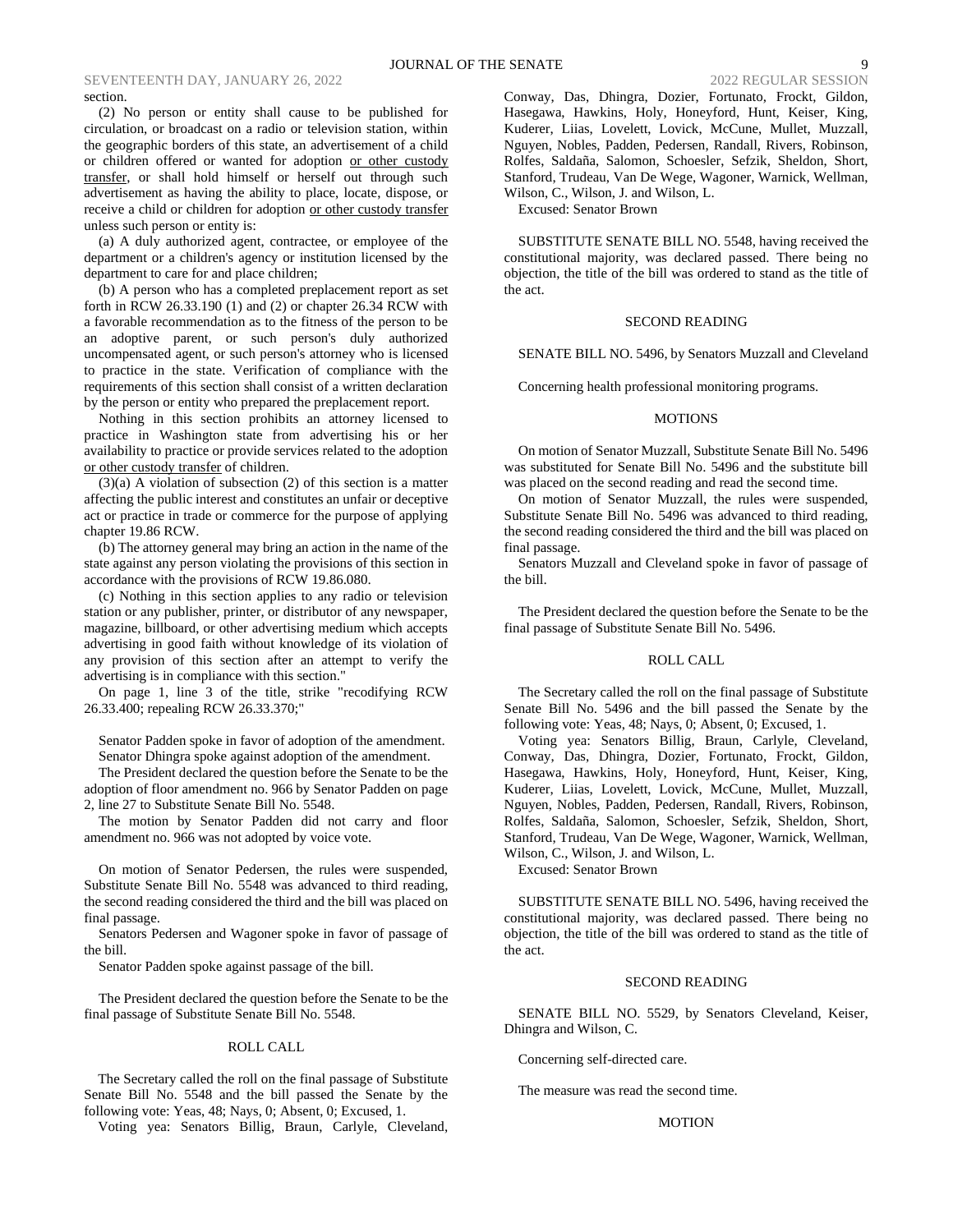On motion of Senator Cleveland, the rules were suspended, Senate Bill No. 5529 was advanced to third reading, the second reading considered the third and the bill was placed on final passage.

Senators Cleveland and Muzzall spoke in favor of passage of the bill.

The President declared the question before the Senate to be the final passage of Senate Bill No. 5529.

### ROLL CALL

The Secretary called the roll on the final passage of Senate Bill No. 5529 and the bill passed the Senate by the following vote: Yeas, 48; Nays, 0; Absent, 0; Excused, 1.

Voting yea: Senators Billig, Braun, Carlyle, Cleveland, Conway, Das, Dhingra, Dozier, Fortunato, Frockt, Gildon, Hasegawa, Hawkins, Holy, Honeyford, Hunt, Keiser, King, Kuderer, Liias, Lovelett, Lovick, McCune, Mullet, Muzzall, Nguyen, Nobles, Padden, Pedersen, Randall, Rivers, Robinson, Rolfes, Saldaña, Salomon, Schoesler, Sefzik, Sheldon, Short, Stanford, Trudeau, Van De Wege, Wagoner, Warnick, Wellman, Wilson, C., Wilson, J. and Wilson, L.

Excused: Senator Brown

SENATE BILL NO. 5529, having received the constitutional majority, was declared passed. There being no objection, the title of the bill was ordered to stand as the title of the act.

### SECOND READING

#### SENATE BILL NO. 5634, by Senator Carlyle

Updating the utilities and transportation commission's regulatory fees.

The measure was read the second time.

#### **MOTION**

On motion of Senator Carlyle, the rules were suspended, Senate Bill No. 5634 was advanced to third reading, the second reading considered the third and the bill was placed on final passage.

Senator Carlyle spoke in favor of passage of the bill.

Senators Sheldon, Short and King spoke against passage of the bill.

The President declared the question before the Senate to be the final passage of Senate Bill No. 5634.

#### ROLL CALL

The Secretary called the roll on the final passage of Senate Bill No. 5634 and the bill passed the Senate by the following vote: Yeas, 29; Nays, 19; Absent, 0; Excused, 1.

Voting yea: Senators Billig, Carlyle, Cleveland, Conway, Das, Dhingra, Frockt, Hasegawa, Hunt, Keiser, Kuderer, Liias, Lovelett, Lovick, Mullet, Nguyen, Nobles, Pedersen, Randall, Robinson, Rolfes, Saldaña, Salomon, Sheldon, Stanford, Trudeau, Van De Wege, Wellman and Wilson, C.

Voting nay: Senators Braun, Dozier, Fortunato, Gildon, Hawkins, Holy, Honeyford, King, McCune, Muzzall, Padden, Rivers, Schoesler, Sefzik, Short, Wagoner, Warnick, Wilson, J. and Wilson, L.

Excused: Senator Brown

SENATE BILL NO. 5634, having received the constitutional majority, was declared passed. There being no objection, the title of the bill was ordered to stand as the title of the act.

# SECOND READING

SENATE BILL NO. 5512, by Senators Honeyford, Hasegawa, Lovick, Mullet, Randall, Rolfes and Wagoner

Designating a state nickname.

The measure was read the second time.

### **MOTION**

Senator Rolfes moved that the following floor amendment no. 952 by Senator Rolfes be adopted:

On page 1, after line 7, insert the following:

"NEW SECTION. **Sec. 2.** Nothing in this act shall be construed as creating a requirement for any entity to update or revise any existing materials, documents, or publications."

On page 1, line 1 of the title, after "nickname" strike the remainder of the title and insert "adding a new section to chapter 1.20 RCW; and creating a new section."

Senators Rolfes and Honeyford spoke in favor of adoption of the amendment.

The President declared the question before the Senate to be the adoption of floor amendment no. 952 by Senator Rolfes on page 1, after line 7 to Senate Bill No. 5512.

The motion by Senator Rolfes carried and floor amendment no. 952 was adopted by voice vote.

#### MOTION

On motion of Senator Honeyford, the rules were suspended, Engrossed Senate Bill No. 5512 was advanced to third reading, the second reading considered the third and the bill was placed on final passage.

Senator Honeyford spoke in favor of passage of the bill.

The President declared the question before the Senate to be the final passage of Engrossed Senate Bill No. 5512.

### ROLL CALL

The Secretary called the roll on the final passage of Engrossed Senate Bill No. 5512 and the bill passed the Senate by the following vote: Yeas, 48; Nays, 0; Absent, 0; Excused, 1.

Voting yea: Senators Billig, Braun, Carlyle, Cleveland, Conway, Das, Dhingra, Dozier, Fortunato, Frockt, Gildon, Hasegawa, Hawkins, Holy, Honeyford, Hunt, Keiser, King, Kuderer, Liias, Lovelett, Lovick, McCune, Mullet, Muzzall, Nguyen, Nobles, Padden, Pedersen, Randall, Rivers, Robinson, Rolfes, Saldaña, Salomon, Schoesler, Sefzik, Sheldon, Short, Stanford, Trudeau, Van De Wege, Wagoner, Warnick, Wellman, Wilson, C., Wilson, J. and Wilson, L.

Excused: Senator Brown

ENGROSSED SENATE BILL NO. 5512, having received the constitutional majority, was declared passed. There being no objection, the title of the bill was ordered to stand as the title of the act.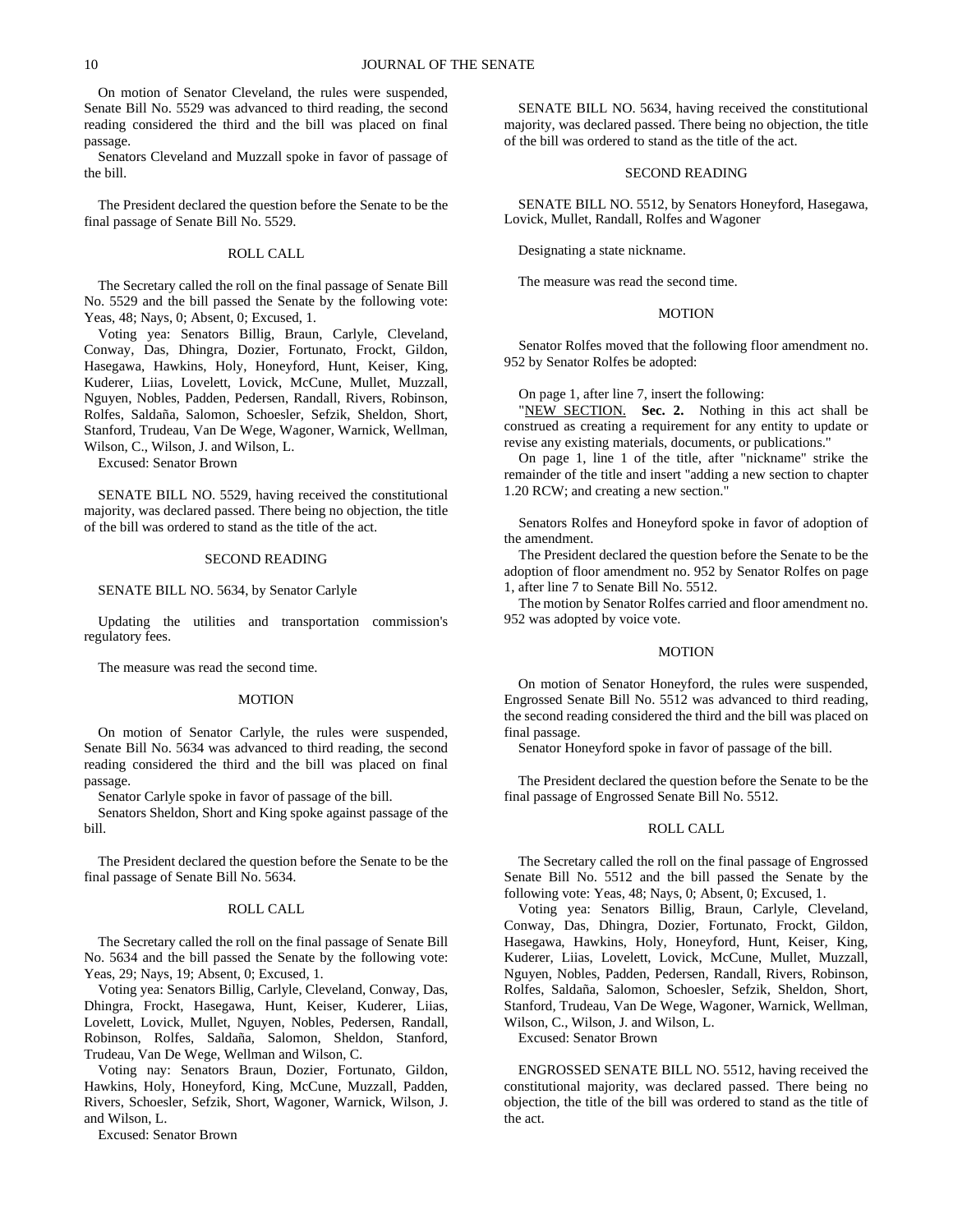SENATE BILL NO. 5508, by Senators Liias, Muzzall, Cleveland, Frockt, Hunt, Lovick, Mullet, Randall, Robinson and Stanford

Concerning the insurance guaranty fund.

The measure was read the second time.

# MOTION

On motion of Senator Liias, the rules were suspended, Senate Bill No. 5508 was advanced to third reading, the second reading considered the third and the bill was placed on final passage.

Senators Liias and Muzzall spoke in favor of passage of the bill.

The President declared the question before the Senate to be the final passage of Senate Bill No. 5508.

# ROLL CALL

The Secretary called the roll on the final passage of Senate Bill No. 5508 and the bill passed the Senate by the following vote: Yeas, 48; Nays, 0; Absent, 0; Excused, 1.

Voting yea: Senators Billig, Braun, Carlyle, Cleveland, Conway, Das, Dhingra, Dozier, Fortunato, Frockt, Gildon, Hasegawa, Hawkins, Holy, Honeyford, Hunt, Keiser, King, Kuderer, Liias, Lovelett, Lovick, McCune, Mullet, Muzzall, Nguyen, Nobles, Padden, Pedersen, Randall, Rivers, Robinson, Rolfes, Saldaña, Salomon, Schoesler, Sefzik, Sheldon, Short, Stanford, Trudeau, Van De Wege, Wagoner, Warnick, Wellman, Wilson, C., Wilson, J. and Wilson, L.

Excused: Senator Brown

SENATE BILL NO. 5508, having received the constitutional majority, was declared passed. There being no objection, the title of the bill was ordered to stand as the title of the act.

# SECOND READING

SENATE BILL NO. 5490, by Senators Pedersen, Padden, Dhingra, Mullet and Nobles

Creating the interbranch advisory committee.

# MOTION

On motion of Senator Pedersen, Substitute Senate Bill No. 5490 was substituted for Senate Bill No. 5490 and the substitute bill was placed on the second reading and read the second time.

# MOTION

Senator Rolfes moved that the following floor amendment no. 954 by Senator Rolfes be adopted:

On page 3, beginning on line 1, after "will be" strike "jointly provided by the legislative branch and" and insert "provided by"

Senator Rolfes spoke in favor of adoption of the amendment. The President declared the question before the Senate to be the adoption of floor amendment no. 954 by Senator Rolfes on page 3, line 1 to Substitute Senate Bill No. 5490.

The motion by Senator Rolfes carried and floor amendment no.

954 was adopted by voice vote.

# MOTION

On motion of Senator Pedersen, the rules were suspended, Engrossed Substitute Senate Bill No. 5490 was advanced to third reading, the second reading considered the third and the bill was placed on final passage.

Senators Pedersen and Padden spoke in favor of passage of the bill.

# MOTION

On motion of Senator Wagoner, Senator McCune was excused.

The President declared the question before the Senate to be the final passage of Engrossed Substitute Senate Bill No. 5490.

### ROLL CALL

The Secretary called the roll on the final passage of Engrossed Substitute Senate Bill No. 5490 and the bill passed the Senate by the following vote: Yeas, 47; Nays, 0; Absent, 0; Excused, 2.

Voting yea: Senators Billig, Braun, Carlyle, Cleveland, Conway, Das, Dhingra, Dozier, Fortunato, Frockt, Gildon, Hasegawa, Hawkins, Holy, Honeyford, Hunt, Keiser, King, Kuderer, Liias, Lovelett, Lovick, Mullet, Muzzall, Nguyen, Nobles, Padden, Pedersen, Randall, Rivers, Robinson, Rolfes, Saldaña, Salomon, Schoesler, Sefzik, Sheldon, Short, Stanford, Trudeau, Van De Wege, Wagoner, Warnick, Wellman, Wilson, C., Wilson, J. and Wilson, L.

Excused: Senators Brown and McCune

ENGROSSED SUBSTITUTE SENATE BILL NO. 5490, having received the constitutional majority, was declared passed. There being no objection, the title of the bill was ordered to stand as the title of the act.

### SECOND READING

SENATE BILL NO. 5514, by Senators Dozier, Mullet, Short and Wilson, J.

Increasing the frequency of county legislative meetings at alternate locations.

The measure was read the second time.

# MOTION

On motion of Senator Dozier, the rules were suspended, Senate Bill No. 5514 was advanced to third reading, the second reading considered the third and the bill was placed on final passage.

Senators Dozier and Kuderer spoke in favor of passage of the bill.

The President declared the question before the Senate to be the final passage of Senate Bill No. 5514.

# ROLL CALL

The Secretary called the roll on the final passage of Senate Bill No. 5514 and the bill passed the Senate by the following vote: Yeas, 45; Nays, 2; Absent, 0; Excused, 2.

Voting yea: Senators Billig, Braun, Carlyle, Cleveland, Conway, Das, Dhingra, Dozier, Fortunato, Frockt, Gildon,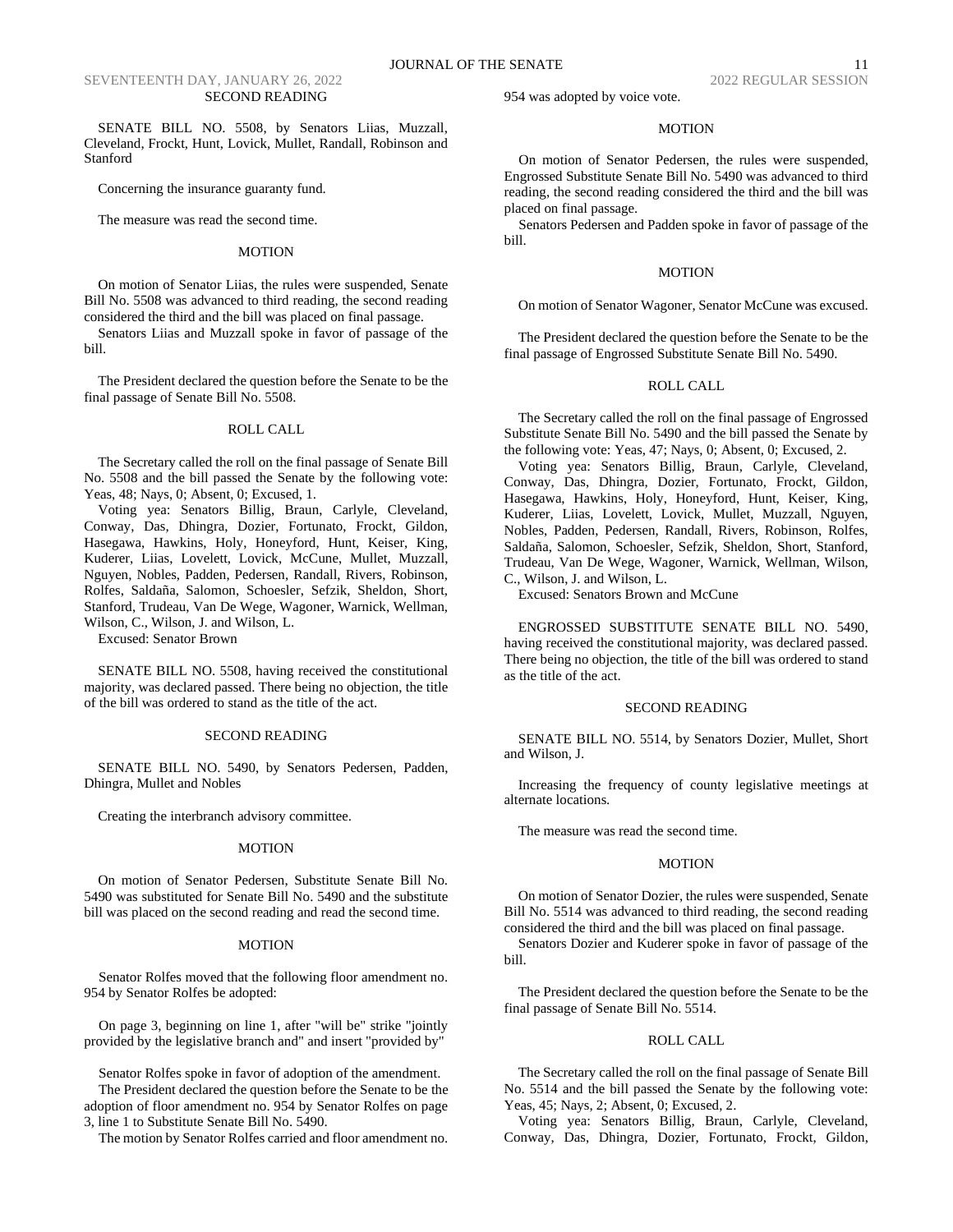Hasegawa, Hawkins, Holy, Hunt, Keiser, King, Kuderer, Liias, Lovelett, Lovick, Mullet, Muzzall, Nguyen, Nobles, Padden, Pedersen, Randall, Rivers, Robinson, Rolfes, Saldaña, Salomon, Sefzik, Sheldon, Short, Stanford, Trudeau, Van De Wege, Wagoner, Warnick, Wellman, Wilson, C., Wilson, J. and Wilson, L.

Voting nay: Senators Honeyford and Schoesler Excused: Senators Brown and McCune

SENATE BILL NO. 5514, having received the constitutional majority, was declared passed. There being no objection, the title of the bill was ordered to stand as the title of the act.

### SECOND READING

SENATE BILL NO. 5499, by Senators Cleveland, Muzzall, Randall and Wilson, C.

Concerning credentialing of medical assistant-hemodialysis technicians.

The measure was read the second time.

### MOTION

On motion of Senator Cleveland, the rules were suspended, Senate Bill No. 5499 was advanced to third reading, the second reading considered the third and the bill was placed on final passage.

Senators Cleveland and Muzzall spoke in favor of passage of the bill.

The President declared the question before the Senate to be the final passage of Senate Bill No. 5499.

# ROLL CALL

The Secretary called the roll on the final passage of Senate Bill No. 5499 and the bill passed the Senate by the following vote: Yeas, 47; Nays, 0; Absent, 0; Excused, 2.

Voting yea: Senators Billig, Braun, Carlyle, Cleveland, Conway, Das, Dhingra, Dozier, Fortunato, Frockt, Gildon, Hasegawa, Hawkins, Holy, Honeyford, Hunt, Keiser, King, Kuderer, Liias, Lovelett, Lovick, Mullet, Muzzall, Nguyen, Nobles, Padden, Pedersen, Randall, Rivers, Robinson, Rolfes, Saldaña, Salomon, Schoesler, Sefzik, Sheldon, Short, Stanford, Trudeau, Van De Wege, Wagoner, Warnick, Wellman, Wilson, C., Wilson, J. and Wilson, L.

Excused: Senators Brown and McCune

SENATE BILL NO. 5499, having received the constitutional majority, was declared passed. There being no objection, the title of the bill was ordered to stand as the title of the act.

# SECOND READING

SENATE BILL NO. 5042, by Senators Salomon, Billig, Kuderer, Liias and Wilson, C.

Concerning the effective date of certain actions taken under the growth management act.

The measure was read the second time.

### MOTION

Senator Short moved that the following floor amendment no. 963 by Senator Short be adopted:

Beginning on page 1, line 5, strike all of section 1 and insert the following:

"NEW SECTION. **Sec. 1.** The legislature finds that affordable housing is one of the greatest challenges facing our state today. Providing missing middle housing for the workforce is essential for resolving the homeless crisis and getting people into homes at all income levels. In order to build more houses, it is important to create certainty in the legal framework for permitting housing. As important as it is to have public review of legislative decisions regarding planning, it is equally important to have certainty built into the permitting process to enable no break in the housing supply.

The legislature also finds that there is a need for certainty to support a legislative action. Judicial review of acts is to aid in interpretation of the law and should not be abused as a way to change the outcomes of legislative actions. Standing for review actions should be narrow and limited to people who have a personal interest in the outcome of the legislative action. Without stricter sideboards on who can promote appeals, development and new housing will grind to a halt, exacerbating this housing crisis.

Therefore, the legislature intends to set the effective date of these impactful planning actions to a time that will allow for the appropriate review of growth planning decisions to balance the need for more types of housing intended under this act."

Senators Short and Schoesler spoke in favor of adoption of the amendment.

Senator Kuderer spoke against adoption of the amendment.

The President declared the question before the Senate to be the adoption of floor amendment no. 963 by Senator Short on page 1, line 5 to Senate Bill No. 5042.

The motion by Senator Short did not carry and floor amendment no. 963 was not adopted by voice vote.

#### MOTION

Senator Warnick moved that the following floor amendment no. 958 by Senator Warnick be adopted:

On page 2, at the beginning of line 9, insert  $!(1)$ "

On page 2, at the beginning of line 17, strike "(1)" and insert "(a)"

On page 2, at the beginning of line 21, strike "(2)" and insert "(b)"

On page 2, after line 22, insert the following:

"(2) This act shall not apply to jurisdictions where 30 percent of the available housing supply is not affordable for incomes at 80 percent of the adjusted median income."

Senator Warnick spoke in favor of adoption of the amendment. Senator Salomon spoke against adoption of the amendment.

The President declared the question before the Senate to be the adoption of floor amendment no. 958 by Senator Warnick on page 2, line 9 to Senate Bill No. 5042.

The motion by Senator Warnick did not carry and floor amendment no. 958 was not adopted by voice vote.

#### MOTION

Senator Short moved that the following floor amendment no. 964 by Senator Short be adopted:

On page 2, beginning on line 12, after "RCW 36.70A.170,"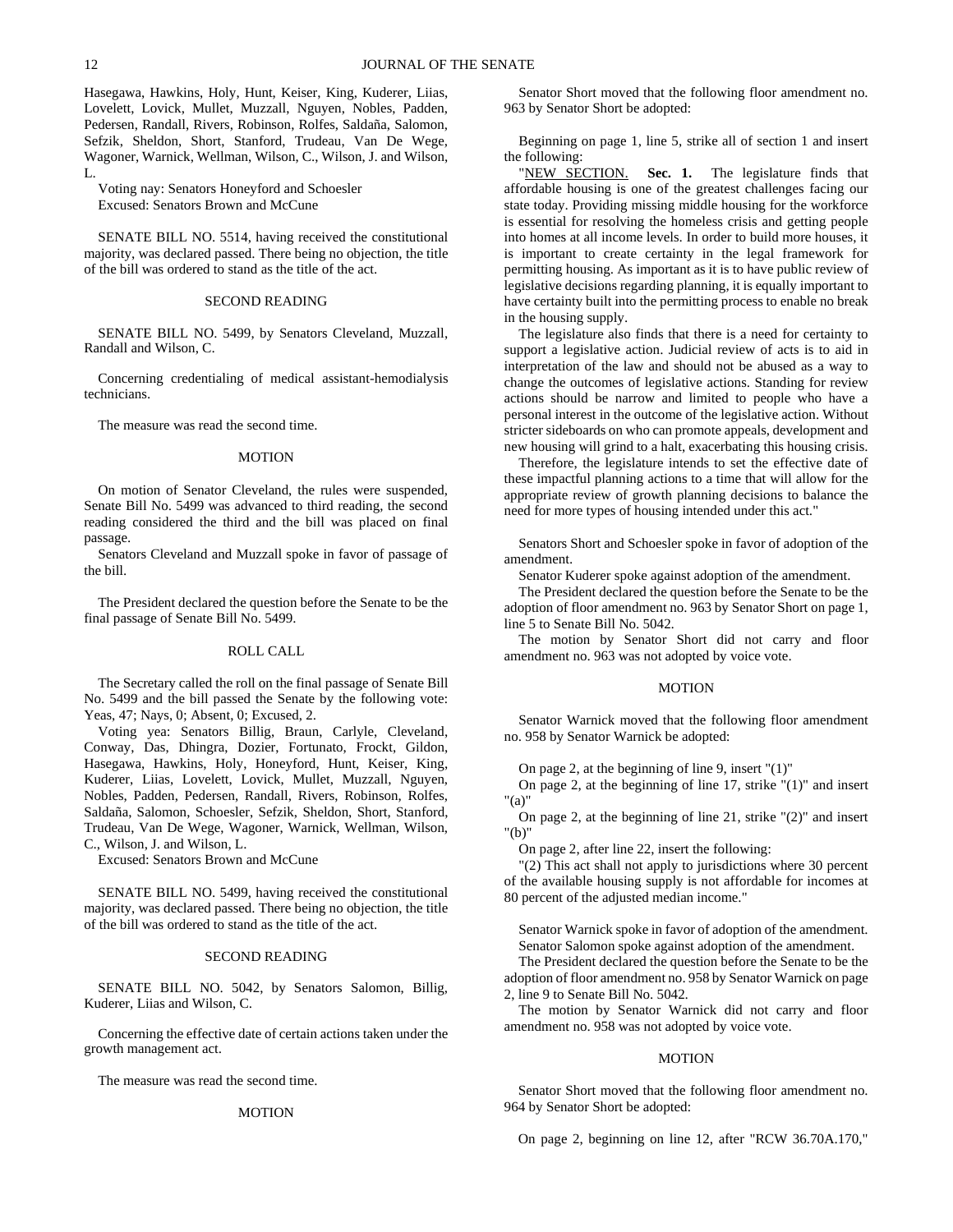strike all material through "36.70A.070(5)(d)," on line 13

Senator Short spoke in favor of adoption of the amendment.

Senator Lovelett spoke against adoption of the amendment. The President declared the question before the Senate to be the adoption of floor amendment no. 964 by Senator Short on page 2, line 12 to Senate Bill No. 5042.

The motion by Senator Short did not carry and floor amendment no. 964 was not adopted by voice vote.

### MOTION

Senator Braun moved that the following floor amendment no. 956 by Senator Braun be adopted:

On page 2, at the beginning of line 16, strike all material through "(1)" on line 17

On page 2, beginning on line 20, after "36.70A.290(2)" strike all material through "order" on line 22

Senators Braun, Short, Gildon and Fortunato spoke in favor of adoption of the amendment.

Senators Kuderer and Billig spoke against adoption of the amendment.

The President declared the question before the Senate to be the adoption of floor amendment no. 956 by Senator Braun on page 2, line 16 to Senate Bill No. 5042.

The motion by Senator Braun did not carry and floor amendment no. 956 was not adopted by voice vote.

# MOTION

Senator Short moved that the following floor amendment no. 970 by Senator Short be adopted:

On page 2, after line 16, strike all material through "order." on line 22 and insert the following:

"(1) Upon final action taken by the legislative body of the city or county responsible for approving the action; or

(2) If a petition for review under this chapter is timely filed, upon issuance of the final decision."

On page 2, after line 22, insert the following:

**"Sec. 3.** RCW 36.70A.280 and 2011 c 360 s 17 are each amended to read as follows:

(1) The growth management hearings board shall hear and determine only those petitions alleging either:

(a) That, except as provided otherwise by this subsection, a state agency, county, or city planning under this chapter is not in compliance with the requirements of this chapter, chapter 90.58 RCW as it relates to the adoption of shoreline master programs or amendments thereto, or chapter 43.21C RCW as it relates to plans, development regulations, or amendments, adopted under RCW 36.70A.040 or chapter 90.58 RCW. Nothing in this subsection authorizes the board to hear petitions alleging noncompliance with RCW 36.70A.5801, an action expanding an urban growth area designated under RCW 36.70A.110, removes the designation of agricultural, forest, or mineral resource lands designated under RCW 36.70A.170, creates or expands a limited area of more intensive rural development designated under RCW 36.70A.070(5)(d), establishes a new fully contained community under RCW 36.70A.350, or creates or expands a master planned resort designated under RCW 36.70A.360;

(b) That the twenty-year growth management planning population projections adopted by the office of financial management pursuant to RCW 43.62.035 should be adjusted;

(c) That the approval of a work plan adopted under RCW 36.70A.735(1)(a) is not in compliance with the requirements of the program established under RCW 36.70A.710;

(d) That regulations adopted under RCW 36.70A.735(1)(b) are not regionally applicable and cannot be adopted, wholly or partially, by another jurisdiction; or

(e) That a department certification under RCW 36.70A.735(1)(c) is erroneous.

(2) A petition may be filed only by: (a) The state, or a county or city that plans under this chapter; (b) a person who has participated orally or in writing before the county or city regarding the matter on which a review is being requested; (c) a person who is certified by the governor within sixty days of filing the request with the board; or (d) a person qualified pursuant to RCW 34.05.530.

(3) For purposes of this section "person" means any individual, partnership, corporation, association, state agency, governmental subdivision or unit thereof, or public or private organization or entity of any character.

(4) To establish participation standing under subsection (2)(b) of this section, a person must show that his or her participation before the county or city was reasonably related to the person's issue as presented to the board.

(5) When considering a possible adjustment to a growth management planning population projection prepared by the office of financial management, the board shall consider the implications of any such adjustment to the population forecast for the entire state.

(6) The rationale for any adjustment that is adopted by the board must be documented and filed with the office of financial management within ten working days after adoption.

(7) If adjusted by the board, a county growth management planning population projection shall only be used for the planning purposes set forth in this chapter and shall be known as the "board adjusted population projection." None of these changes shall affect the official state and county population forecasts prepared by the office of financial management, which shall continue to be used for state budget and planning purposes."

On page 1, line 2 of the title, after "act;" insert "amending RCW 36.70A.280;"

Senators Short and Mullet spoke in favor of adoption of the amendment.

Senator Lovelett spoke against adoption of the amendment.

The President declared the question before the Senate to be the adoption of floor amendment no. 970 by Senator Short on page 2, after line 16 to Senate Bill No. 5042.

The motion by Senator Short did not carry and floor amendment no. 970 was not adopted by voice vote.

#### MOTION

Senator Rivers moved that the following floor amendment no. 957 by Senator Rivers be adopted:

On page 2, line 22, after "filed," strike "upon issuance of the board's final order" and insert "then 180 days after the petition is filed"

Senator Rivers spoke in favor of adoption of the amendment. Senator Salomon spoke against adoption of the amendment.

The President declared the question before the Senate to be the adoption of floor amendment no. 957 by Senator Rivers on page 2, line 22 to Senate Bill No. 5042.

The motion by Senator Rivers did not carry and floor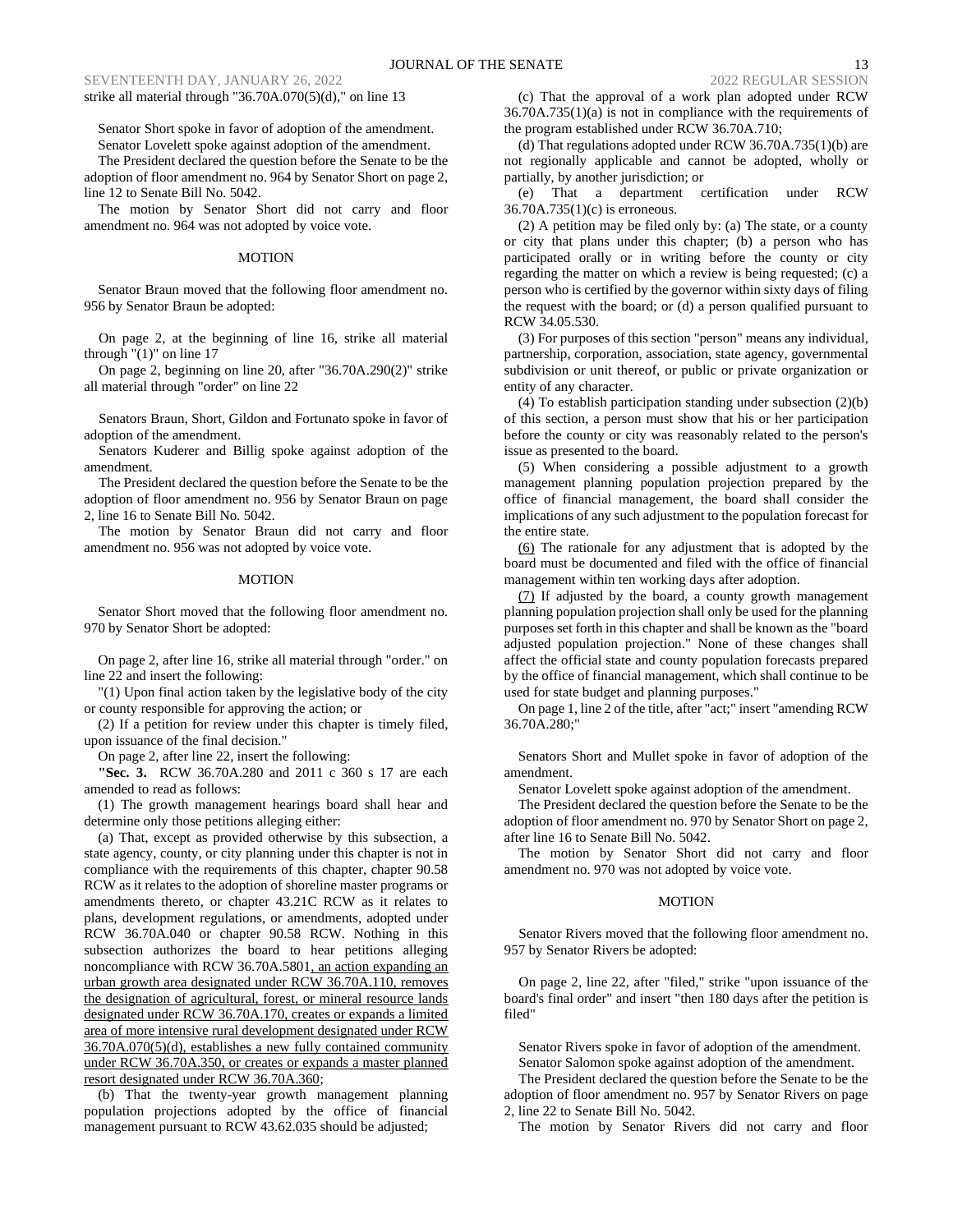amendment no. 957 was not adopted by voice vote.

#### WITHDRAWAL OF AMENDMENT

On motion of Senator Fortunato and without objection, floor amendment no. 959 by Senator Fortunato on page 2, line 22 to Senate Bill No. 5042 was withdrawn.

#### WITHDRAWAL OF AMENDMENT

On motion of Senator Fortunato and without objection, floor amendment no. 960 by Senator Fortunato on page 2, line 22 to Senate Bill No. 5042 was withdrawn.

### WITHDRAWAL OF AMENDMENT

On motion of Senator Fortunato and without objection, floor amendment no. 961 by Senator Fortunato on page 2, line 22 to Senate Bill No. 5042 was withdrawn.

### **MOTION**

Senator Fortunato moved that the following floor amendment no. 962 by Senator Fortunato be adopted:

On page 2, line 22, after "order." insert "A petition for review of a planning decision made pursuant to this act may be filed only by a person who is prejudiced or likely to be prejudiced by the city or county planning under this chapter; and who will suffer actual injury if the contested action is upheld."

Senator Fortunato spoke in favor of adoption of the amendment.

Senator Kuderer spoke against adoption of the amendment.

The President declared the question before the Senate to be the adoption of floor amendment no. 962 by Senator Fortunato on page 2, line 22 to Senate Bill No. 5042.

The motion by Senator Fortunato did not carry and floor amendment no. 962 was not adopted by voice vote.

#### MOTION

On motion of Senator Salomon, the rules were suspended, Senate Bill No. 5042 was advanced to third reading, the second reading considered the third and the bill was placed on final passage.

Senator Salomon spoke in favor of passage of the bill.

Senators Short, Fortunato and Sheldon spoke against passage of the bill.

The President declared the question before the Senate to be the final passage of Senate Bill No. 5042.

# ROLL CALL

The Secretary called the roll on the final passage of Senate Bill No. 5042 and the bill passed the Senate by the following vote: Yeas, 27; Nays, 20; Absent, 0; Excused, 2.

Voting yea: Senators Billig, Carlyle, Cleveland, Conway, Das, Dhingra, Frockt, Hasegawa, Hunt, Keiser, Kuderer, Liias, Lovelett, Lovick, Nguyen, Nobles, Pedersen, Randall, Robinson, Rolfes, Saldaña, Salomon, Stanford, Trudeau, Van De Wege, Wellman and Wilson, C.

Voting nay: Senators Braun, Dozier, Fortunato, Gildon, Hawkins, Holy, Honeyford, King, Mullet, Muzzall, Padden, Rivers, Schoesler, Sefzik, Sheldon, Short, Wagoner, Warnick,

Wilson, J. and Wilson, L. Excused: Senators Brown and McCune

SENATE BILL NO. 5042, having received the constitutional majority, was declared passed. There being no objection, the title of the bill was ordered to stand as the title of the act.

# MOTION

On motion of Senator Pedersen, the Senate advanced to the seventh order of business.

### THIRD READING

ENGROSSED SUBSTITUTE SENATE BILL NO. 5275, by Senate Committee on Housing & Local Government (originally sponsored by Short, Lovelett, Das, Wellman and Wilson, C.)

Enhancing opportunity in limited areas of more intense rural development.

The bill was read on Third Reading.

### MOTION

On motion of Senator Short, the rules were suspended and Engrossed Substitute Senate Bill No. 5275 was returned to second reading for the purpose of amendment.

# MOTION

Senator Short moved that the following floor striking amendment no. 930 by Senator Short be adopted:

Strike everything after the enacting clause and insert the following:

"**Sec. 1.** RCW 36.70A.070 and 2021 c 254 s 2 are each amended to read as follows:

The comprehensive plan of a county or city that is required or chooses to plan under RCW 36.70A.040 shall consist of a map or maps, and descriptive text covering objectives, principles, and standards used to develop the comprehensive plan. The plan shall be an internally consistent document and all elements shall be consistent with the future land use map. A comprehensive plan shall be adopted and amended with public participation as provided in RCW 36.70A.140. Each comprehensive plan shall include a plan, scheme, or design for each of the following:

(1) A land use element designating the proposed general distribution and general location and extent of the uses of land, where appropriate, for agriculture, timber production, housing, commerce, industry, recreation, open spaces, general aviation airports, public utilities, public facilities, and other land uses. The land use element shall include population densities, building intensities, and estimates of future population growth. The land use element shall provide for protection of the quality and quantity of groundwater used for public water supplies. Wherever possible, the land use element should consider utilizing urban planning approaches that promote physical activity. Where applicable, the land use element shall review drainage, flooding, and stormwater runoff in the area and nearby jurisdictions and provide guidance for corrective actions to mitigate or cleanse those discharges that pollute waters of the state, including Puget Sound or waters entering Puget Sound.

(2) A housing element ensuring the vitality and character of established residential neighborhoods that:

(a) Includes an inventory and analysis of existing and projected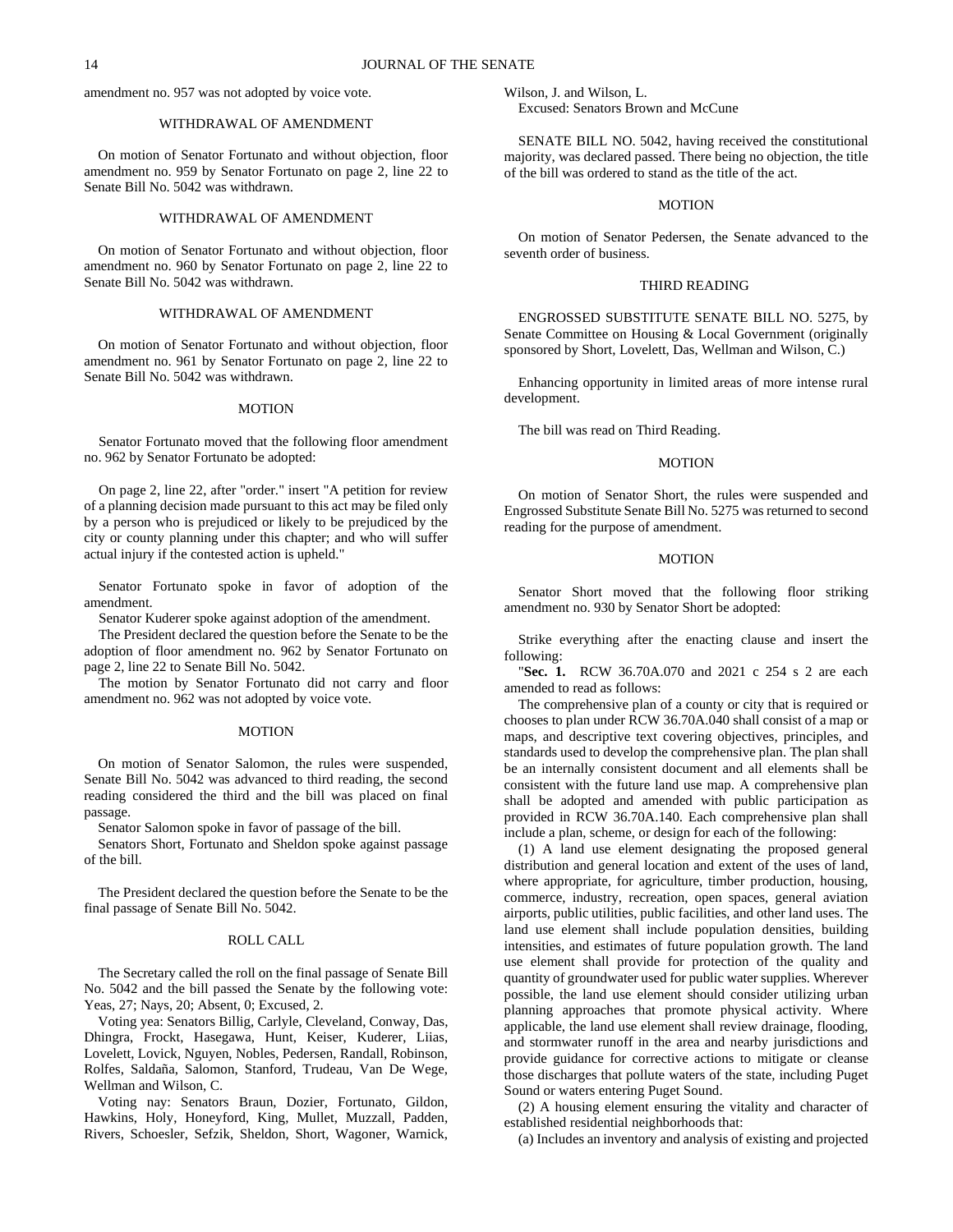housing needs that identifies the number of housing units necessary to manage projected growth, as provided by the department of commerce, including:

(i) Units for moderate, low, very low, and extremely lowincome households; and

(ii) Emergency housing, emergency shelters, and permanent supportive housing;

(b) Includes a statement of goals, policies, objectives, and mandatory provisions for the preservation, improvement, and development of housing, including single-family residences, and within an urban growth area boundary, moderate density housing options including( $([\frac{1}{2}])$ , but not limited to, duplexes, triplexes, and townhomes;

(c) Identifies sufficient capacity of land for housing including, but not limited to, government-assisted housing, housing for moderate, low, very low, and extremely low-income households, manufactured housing, multifamily housing, group homes, foster care facilities, emergency housing, emergency shelters, permanent supportive housing, and within an urban growth area boundary, consideration of duplexes, triplexes, and townhomes;

(d) Makes adequate provisions for existing and projected needs of all economic segments of the community, including:

(i) Incorporating consideration for low, very low, extremely low, and moderate-income households;

(ii) Documenting programs and actions needed to achieve housing availability including gaps in local funding, barriers such as development regulations, and other limitations;

(iii) Consideration of housing locations in relation to employment location; and

(iv) Consideration of the role of accessory dwelling units in meeting housing needs;

(e) Identifies local policies and regulations that result in racially disparate impacts, displacement, and exclusion in housing, including:

(i) Zoning that may have a discriminatory effect;

(ii) Disinvestment; and

(iii) Infrastructure availability;

(f) Identifies and implements policies and regulations to address and begin to undo racially disparate impacts, displacement, and exclusion in housing caused by local policies, plans, and actions;

(g) Identifies areas that may be at higher risk of displacement from market forces that occur with changes to zoning development regulations and capital investments; and

(h) Establishes antidisplacement policies, with consideration given to the preservation of historical and cultural communities as well as investments in low, very low, extremely low, and moderate-income housing; equitable development initiatives; inclusionary zoning; community planning requirements; tenant protections; land disposition policies; and consideration of land that may be used for affordable housing.

In counties and cities subject to the review and evaluation requirements of RCW 36.70A.215, any revision to the housing element shall include consideration of prior review and evaluation reports and any reasonable measures identified. The housing element should link jurisdictional goals with overall county goals to ensure that the housing element goals are met.

(3) A capital facilities plan element consisting of: (a) An inventory of existing capital facilities owned by public entities, showing the locations and capacities of the capital facilities; (b) a forecast of the future needs for such capital facilities; (c) the proposed locations and capacities of expanded or new capital facilities; (d) at least a six-year plan that will finance such capital facilities within projected funding capacities and clearly identifies sources of public money for such purposes; and (e) a requirement to reassess the land use element if probable funding falls short of meeting existing needs and to ensure that the land use element, capital facilities plan element, and financing plan within the capital facilities plan element are coordinated and consistent. Park and recreation facilities shall be included in the capital facilities plan element.

(4) A utilities element consisting of the general location, proposed location, and capacity of all existing and proposed utilities, including, but not limited to, electrical lines, telecommunication lines, and natural gas lines.

(5) Rural element. Counties shall include a rural element including lands that are not designated for urban growth, agriculture, forest, or mineral resources. The following provisions shall apply to the rural element:

(a) Growth management act goals and local circumstances. Because circumstances vary from county to county, in establishing patterns of rural densities and uses, a county may consider local circumstances, but shall develop a written record explaining how the rural element harmonizes the planning goals in RCW 36.70A.020 and meets the requirements of this chapter.

(b) Rural development. The rural element shall permit rural development, forestry, and agriculture in rural areas. The rural element shall provide for a variety of rural densities, uses, essential public facilities, and rural governmental services needed to serve the permitted densities and uses. To achieve a variety of rural densities and uses, counties may provide for clustering, density transfer, design guidelines, conservation easements, and other innovative techniques that will accommodate appropriate rural economic advancement, densities, and uses that are not characterized by urban growth and that are consistent with rural character.

(c) Measures governing rural development. The rural element shall include measures that apply to rural development and protect the rural character of the area, as established by the county, by:

(i) Containing or otherwise controlling rural development;

(ii) Assuring visual compatibility of rural development with the surrounding rural area;

(iii) Reducing the inappropriate conversion of undeveloped land into sprawling, low-density development in the rural area;

(iv) Protecting critical areas, as provided in RCW 36.70A.060, and surface water and groundwater resources; and

(v) Protecting against conflicts with the use of agricultural, forest, and mineral resource lands designated under RCW 36.70A.170.

(d) Limited areas of more intensive rural development. Subject to the requirements of this subsection and except as otherwise specifically provided in this subsection (5)(d), the rural element may allow for limited areas of more intensive rural development, including necessary public facilities and public services to serve the limited area as follows:

(i) Rural development consisting of the infill, development, or redevelopment of existing commercial, industrial, residential, or mixed-use areas, whether characterized as shoreline development, villages, hamlets, rural activity centers, or crossroads developments.

(A) A commercial, industrial, residential, shoreline, or mixeduse area are subject to the requirements of  $(d)(iv)$  of this subsection, but are not subject to the requirements of  $(c)(ii)$  and (iii) of this subsection.

(B) Any development or redevelopment other than an industrial area or an industrial use within a mixed-use area or an industrial area under this subsection  $(5)(d)(i)$  must be principally designed to serve the existing and projected rural population.

(C) Any development or redevelopment in terms of building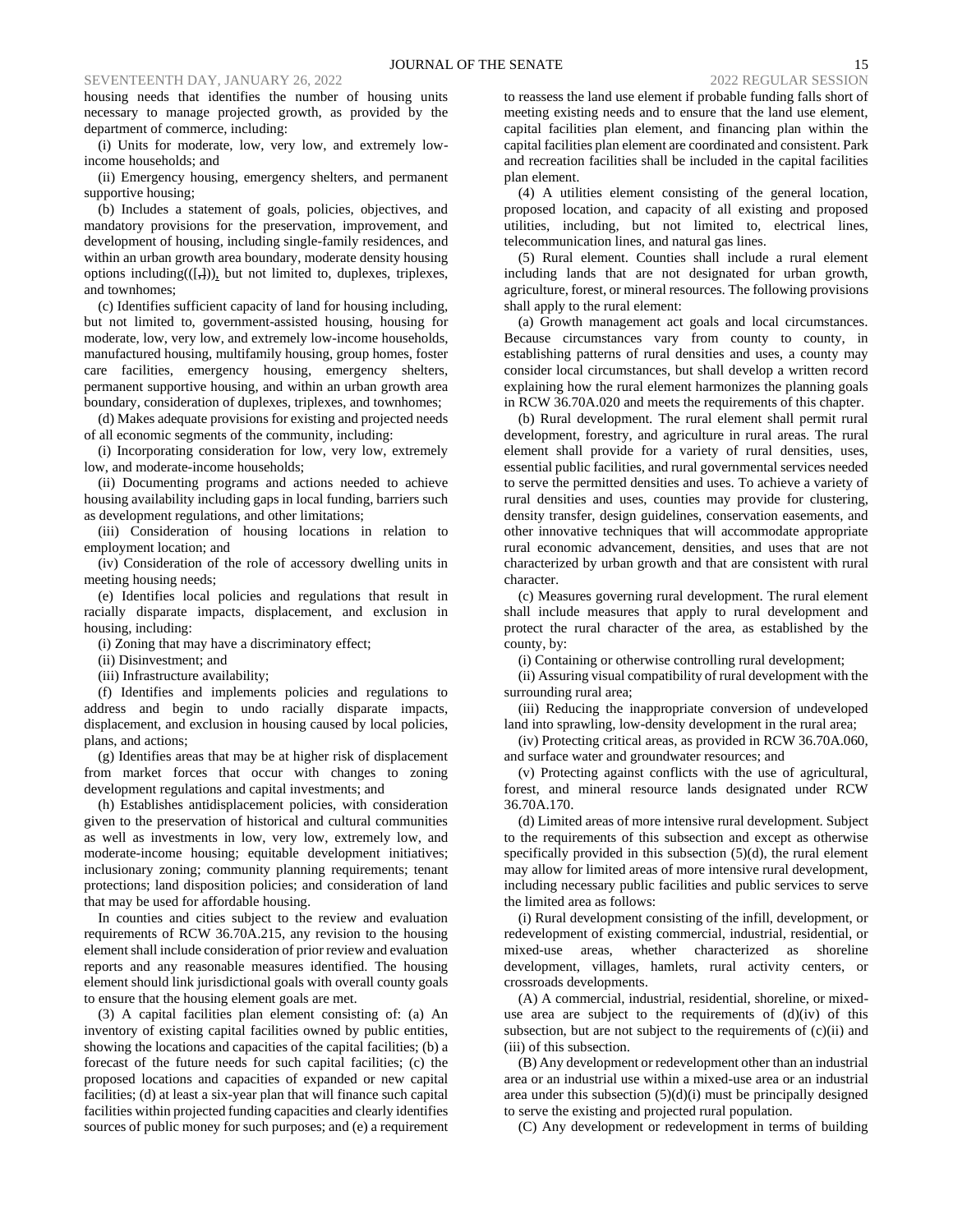size, scale, use, or intensity ((shall be consistent with the character of the existing areas)) may be permitted subject to confirmation from all existing providers of public facilities and public services of sufficient capacity of existing public facilities and public services to serve any new or additional demand from the new development or redevelopment. Development and redevelopment may include changes in use from vacant land or a previously existing use so long as the new use conforms to the requirements of this subsection (5) and is consistent with the local character. Any commercial development or redevelopment within a mixeduse area must be principally designed to serve the existing and projected rural population and must meet the following requirements:

(I) Any included retail or food service space must not exceed the footprint of previously occupied space or 5,000 square feet, whichever is greater, for the same or similar use; and

(II) Any included retail or food service space must not exceed 2,500 square feet for a new use;

(ii) The intensification of development on lots containing, or new development of, small-scale recreational or tourist uses, including commercial facilities to serve those recreational or tourist uses, that rely on a rural location and setting, but that do not include new residential development. A small-scale recreation or tourist use is not required to be principally designed to serve the existing and projected rural population. Public services and public facilities shall be limited to those necessary to serve the recreation or tourist use and shall be provided in a manner that does not permit low-density sprawl;

(iii) The intensification of development on lots containing isolated nonresidential uses or new development of isolated cottage industries and isolated small-scale businesses that are not principally designed to serve the existing and projected rural population and nonresidential uses, but do provide job opportunities for rural residents. Rural counties may allow the expansion of small-scale businesses as long as those small-scale businesses conform with the rural character of the area as defined by the local government according to RCW 36.70A.030(23). Rural counties may also allow new small-scale businesses to utilize a site previously occupied by an existing business as long as the new small-scale business conforms to the rural character of the area as defined by the local government according to RCW 36.70A.030(23). Public services and public facilities shall be limited to those necessary to serve the isolated nonresidential use and shall be provided in a manner that does not permit lowdensity sprawl;

(iv) A county shall adopt measures to minimize and contain the existing areas (( $\overline{\text{or} }$  uses)) of more intensive rural development, as appropriate, authorized under this subsection. Lands included in such existing areas (( $\theta$ r uses)) shall not extend beyond the logical outer boundary of the existing area ((or use)), thereby allowing a new pattern of low-density sprawl. Existing areas are those that are clearly identifiable and contained and where there is a logical boundary delineated predominately by the built environment, but that may also include undeveloped lands if limited as provided in this subsection. The county shall establish the logical outer boundary of an area of more intensive rural development. In establishing the logical outer boundary, the county shall address (A) the need to preserve the character of existing natural neighborhoods and communities, (B) physical boundaries, such as bodies of water, streets and highways, and land forms and contours, (C) the prevention of abnormally irregular boundaries, and (D) the ability to provide public facilities and public services in a manner that does not permit low-density sprawl;

(v) For purposes of this subsection  $(5)(d)$  ((of this subsection)), an existing area or existing use is one that was in existence:

(A) On July 1, 1990, in a county that was initially required to

plan under all of the provisions of this chapter;

(B) On the date the county adopted a resolution under RCW 36.70A.040(2), in a county that is planning under all of the provisions of this chapter under RCW 36.70A.040(2); or

(C) On the date the office of financial management certifies the county's population as provided in RCW 36.70A.040(5), in a county that is planning under all of the provisions of this chapter pursuant to RCW 36.70A.040(5).

(e) Exception. This subsection shall not be interpreted to permit in the rural area a major industrial development or a master planned resort unless otherwise specifically permitted under RCW 36.70A.360 and 36.70A.365.

(6) A transportation element that implements, and is consistent with, the land use element.

(a) The transportation element shall include the following subelements:

(i) Land use assumptions used in estimating travel;

(ii) Estimated traffic impacts to state-owned transportation facilities resulting from land use assumptions to assist the department of transportation in monitoring the performance of state facilities, to plan improvements for the facilities, and to assess the impact of land-use decisions on state-owned transportation facilities;

(iii) Facilities and services needs, including:

(A) An inventory of air, water, and ground transportation facilities and services, including transit alignments and general aviation airport facilities, to define existing capital facilities and travel levels as a basis for future planning. This inventory must include state-owned transportation facilities within the city or county's jurisdictional boundaries;

(B) Level of service standards for all locally owned arterials and transit routes to serve as a gauge to judge performance of the system. These standards should be regionally coordinated;

(C) For state-owned transportation facilities, level of service standards for highways, as prescribed in chapters 47.06 and 47.80 RCW, to gauge the performance of the system. The purposes of reflecting level of service standards for state highways in the local comprehensive plan are to monitor the performance of the system, to evaluate improvement strategies, and to facilitate coordination between the county's or city's six-year street, road, or transit program and the office of financial management's ten-year investment program. The concurrency requirements of (b) of this subsection do not apply to transportation facilities and services of statewide significance except for counties consisting of islands whose only connection to the mainland are state highways or ferry routes. In these island counties, state highways and ferry route capacity must be a factor in meeting the concurrency requirements in (b) of this subsection;

(D) Specific actions and requirements for bringing into compliance locally owned transportation facilities or services that are below an established level of service standard;

(E) Forecasts of traffic for at least ten years based on the adopted land use plan to provide information on the location, timing, and capacity needs of future growth;

(F) Identification of state and local system needs to meet current and future demands. Identified needs on state-owned transportation facilities must be consistent with the statewide multimodal transportation plan required under chapter 47.06 RCW;

(iv) Finance, including:

(A) An analysis of funding capability to judge needs against probable funding resources;

(B) A multiyear financing plan based on the needs identified in the comprehensive plan, the appropriate parts of which shall serve as the basis for the six-year street, road, or transit program required by RCW 35.77.010 for cities, RCW 36.81.121 for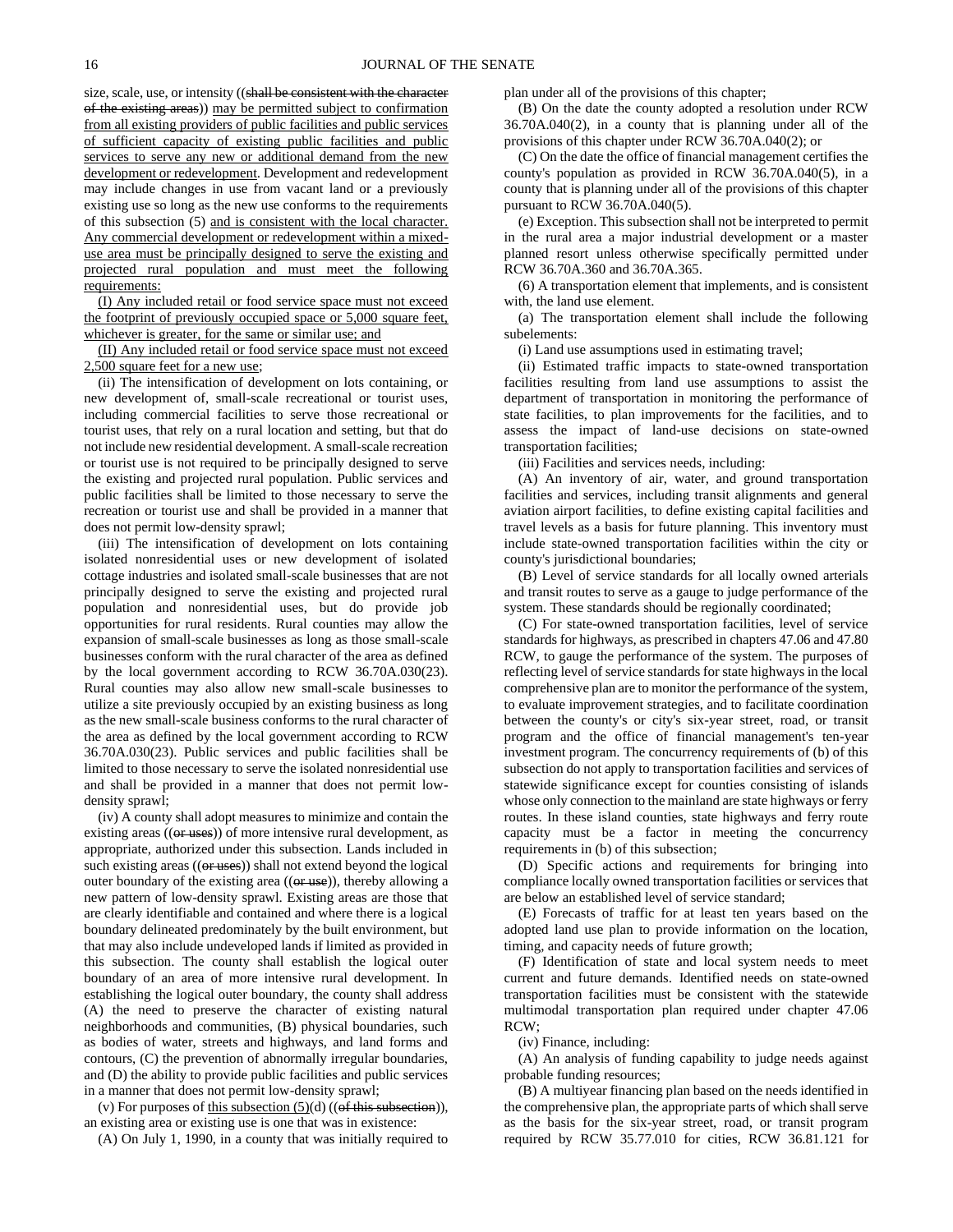counties, and RCW 35.58.2795 for public transportation systems. The multiyear financing plan should be coordinated with the tenyear investment program developed by the office of financial management as required by RCW 47.05.030;

(C) If probable funding falls short of meeting identified needs, a discussion of how additional funding will be raised, or how land use assumptions will be reassessed to ensure that level of service standards will be met;

(v) Intergovernmental coordination efforts, including an assessment of the impacts of the transportation plan and land use assumptions on the transportation systems of adjacent jurisdictions;

(vi) Demand-management strategies;

(vii) Pedestrian and bicycle component to include collaborative efforts to identify and designate planned improvements for pedestrian and bicycle facilities and corridors that address and encourage enhanced community access and promote healthy lifestyles.

(b) After adoption of the comprehensive plan by jurisdictions required to plan or who choose to plan under RCW 36.70A.040, local jurisdictions must adopt and enforce ordinances which prohibit development approval if the development causes the level of service on a locally owned transportation facility to decline below the standards adopted in the transportation element of the comprehensive plan, unless transportation improvements or strategies to accommodate the impacts of development are made concurrent with the development. These strategies may include increased public transportation service, ride-sharing programs, demand management, and other transportation systems management strategies. For the purposes of this subsection (6), "concurrent with the development" means that improvements or strategies are in place at the time of development, or that a financial commitment is in place to complete the improvements or strategies within six years. If the collection of impact fees is delayed under RCW 82.02.050(3), the six-year period required by this subsection (6)(b) must begin after full payment of all impact fees is due to the county or city.

(c) The transportation element described in this subsection (6), the six-year plans required by RCW 35.77.010 for cities, RCW 36.81.121 for counties, and RCW 35.58.2795 for public transportation systems, and the ten-year investment program required by RCW 47.05.030 for the state, must be consistent.

(7) An economic development element establishing local goals, policies, objectives, and provisions for economic growth and vitality and a high quality of life. A city that has chosen to be a residential community is exempt from the economic development element requirement of this subsection.

(8) A park and recreation element that implements, and is consistent with, the capital facilities plan element as it relates to park and recreation facilities. The element shall include: (a) Estimates of park and recreation demand for at least a ten-year period; (b) an evaluation of facilities and service needs; and (c) an evaluation of intergovernmental coordination opportunities to provide regional approaches for meeting park and recreational demand.

(9) It is the intent that new or amended elements required after January 1, 2002, be adopted concurrent with the scheduled update provided in RCW 36.70A.130. Requirements to incorporate any such new or amended elements shall be null and void until funds sufficient to cover applicable local government costs are appropriated and distributed by the state at least two years before local government must update comprehensive plans as required in RCW 36.70A.130."

On page 1, line 2 of the title, after "development;" strike the remainder of the title and insert "and amending RCW 36.70A.070."

Senators Short and Kuderer spoke in favor of adoption of the striking amendment.

The President declared the question before the Senate to be the adoption of floor striking amendment no. 930 by Senator Short Engrossed Substitute Senate Bill No. 5275.

The motion by Senator Short carried and floor striking amendment no. 930 was adopted by voice vote.

#### MOTION

On motion of Senator Short, the rules were suspended, Second Engrossed Substitute Senate Bill No. 5275 was advanced to third reading, the second reading considered the third and the bill was placed on final passage.

Senators Short and Kuderer spoke in favor of passage of the bill.

The President declared the question before the Senate to be the final passage of Second Engrossed Substitute Senate Bill No. 5275.

#### ROLL CALL

The Secretary called the roll on the final passage of Second Engrossed Substitute Senate Bill No. 5275 and the bill passed the Senate by the following vote: Yeas, 46; Nays, 1; Absent, 0; Excused, 2.

Voting yea: Senators Billig, Braun, Carlyle, Cleveland, Conway, Das, Dhingra, Dozier, Fortunato, Frockt, Gildon, Hasegawa, Hawkins, Holy, Honeyford, Hunt, Keiser, King, Kuderer, Lovelett, Lovick, Mullet, Muzzall, Nguyen, Nobles, Padden, Pedersen, Randall, Rivers, Robinson, Rolfes, Saldaña, Salomon, Schoesler, Sefzik, Sheldon, Short, Stanford, Trudeau, Van De Wege, Wagoner, Warnick, Wellman, Wilson, C., Wilson, J. and Wilson, L.

Voting nay: Senator Liias Excused: Senators Brown and McCune

SECOND ENGROSSED SUBSTITUTE SENATE BILL NO. 5275, having received the constitutional majority, was declared passed. There being no objection, the title of the bill was ordered to stand as the title of the act.

#### MOTION

At 6:58 p.m., on motion of Senator Pedersen, the Senate adjourned until 12:30 p.m. Thursday, January 27, 2022.

DENNY HECK, President of the Senate

SARAH BANNISTER, Secretary of the Senate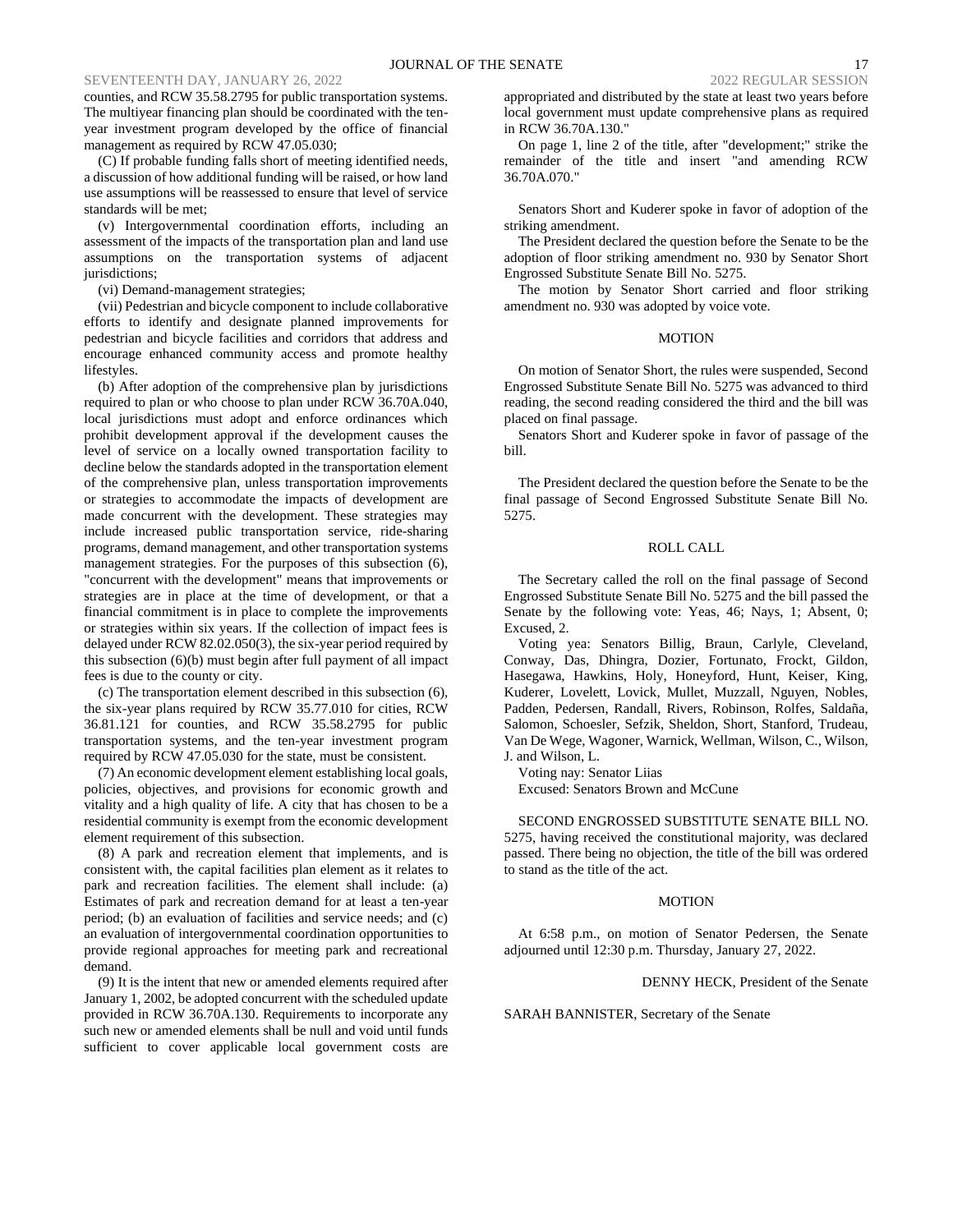| 1732-S                          |
|---------------------------------|
|                                 |
|                                 |
|                                 |
|                                 |
|                                 |
|                                 |
| 1733-SE                         |
|                                 |
|                                 |
|                                 |
|                                 |
|                                 |
|                                 |
| 5042                            |
|                                 |
|                                 |
| Third Reading Final Passage  14 |
| 5275-S2E                        |
| Third Reading Final Passage  17 |
| 5275-SE                         |
|                                 |
|                                 |
|                                 |
|                                 |
| 5490                            |
|                                 |
| 5490-S                          |
|                                 |
| 5490-SE                         |
| Third Reading Final Passage  11 |
| 5496                            |
|                                 |
| 5496-S                          |
|                                 |
| Third Reading Final Passage  9  |
| 5499                            |
|                                 |
| Third Reading Final Passage  12 |
| 5503                            |
|                                 |
| 5504                            |
|                                 |
| 5508                            |
|                                 |
| Third Reading Final Passage  11 |
| 5512                            |
| Third Reading Final Passage  10 |

| 5514                            |
|---------------------------------|
|                                 |
| Third Reading Final Passage  11 |
| 5515                            |
|                                 |
| 5529                            |
|                                 |
| Third Reading Final Passage  10 |
| 5548                            |
|                                 |
| 5548-S                          |
|                                 |
| Third Reading Final Passage  9  |
| 5552                            |
|                                 |
| 5572-S                          |
|                                 |
| 5609                            |
| 5612                            |
|                                 |
| 5620                            |
|                                 |
| 5624                            |
|                                 |
| 5634                            |
|                                 |
|                                 |
| 5641                            |
|                                 |
| 5654                            |
|                                 |
| 5694                            |
|                                 |
| 5725                            |
|                                 |
| 5728                            |
| 5729                            |
|                                 |
| 5745                            |
|                                 |
| 5760                            |
|                                 |
| 5764                            |
|                                 |
| 5770                            |
|                                 |
|                                 |